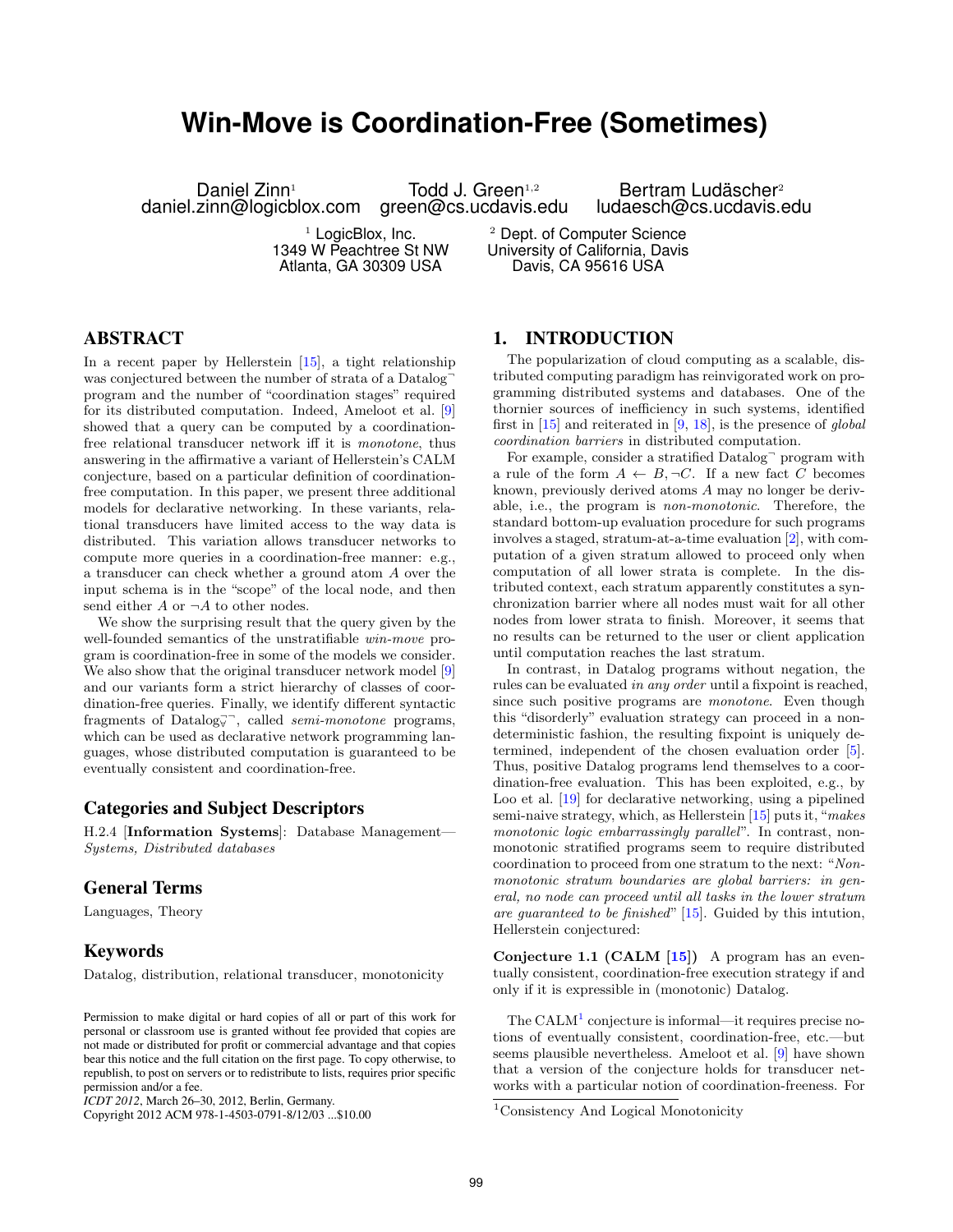stratified Datalog<sup>-</sup>, Hellerstein [15] suggests that the parallel runtime "might be best measured by the number of strata it must proceed through sequentially", which thus would yield a simple, elegant notion of coordination complexity, and further support the intuition that "there is deep connection between non-monotonic reasoning and parallel coordination".

A close correspondence between coordination complexity and number of strata in Datalog<sup>¬</sup> programs would also nicely mimic the strict class hierarchy of queries expressible by Datalog $\bar{ }$  programs with *n* strata: positive Datalog programs are coordination-free and can be executed in any order within a single stratum, while programs with  $n$  strata could have a disorderly rule evaluation within a stratum but would require n global coordination barriers between strata. Extrapolating these ideas even further, unstratifiable Datalog<sup>¬</sup> programs, evaluated under the well-founded semantics [22], would then require an unbounded number of coordination stages, corresponding to the number of rounds of the alternating fixpoint computation [14], i.e., the number of coordination barriers would no longer be fixed for a given program (as for stratified Datalog<sup>-</sup>) but instead depend on the database instance.<sup>2</sup>

In this paper, we revisit and shed new light on the CALM conjecture. We show that, surprisingly, the canonical example of an unstratifiable program, the win-move program, has a coordination-free distributed evaluation strategy in some of the declarative networking variants we consider.

#### *A Hierarchy of Relational Transducer Networks*

The original model, denoted  $\mathcal{N}_0$ , are the transducer networks defined by Ameloot et al. [9]. Only monotone queries are coordination-free in this model. In our first variant,  $\mathcal{N}_1$ , transducers have some limited knowledge about the horizontal data distribution: a transducer can check whether an input atom A (i.e., a ground fact  $R(\bar{x})$  from the Herbrand base) is in its "scope". If that is the case, then the local node can determine whether A or  $\neg A$  is true using only local computations, and pass on this information to other nodes. In  $\mathcal{N}_1$ , semi-positive Datalog $\bar{ }$  programs are coordination-free. In our second variant,  $\mathcal{N}_2$ , we require partitioning policies to be *element-determined*, i.e., there is a function  $F$ , mapping each domain element to a set of nodes. A ground input atom  $R(x_1, \ldots, x_k)$  is then in the scope of all nodes  $F(x_i)$ , for all  $i = 1, \ldots, k$ . We show that in this model the unstratifiable win-move program is coordination-free.

Finally, in  $\mathcal{N}_3$ , transducers have access to a system relation adom containing the active domain of the global input. As it turns out, this knowledge has a dramatic effect on the class of coordination-free programs, making all queries coordination-free.

Our main result, Theorem 6.2, states that the classes of queries that are coordination-free under the network models  $\mathcal{N}_0$ ,  $\mathcal{N}_1$ ,  $\mathcal{N}_2$ , and  $\mathcal{N}_3$ , form a strict hierarchy. Furthermore, the class of coordination-free queries under type  $\mathcal{N}_1$ coincides with the queries computable by a semi-positive Datalog<sup>-</sup> program.

#### *Games and Coordination*

After presenting preliminaries in Section 2, we first motivate our approach for minimizing coordination in the presence of non-monotonic constructs (negation), on the example of the well-known win-move program (Section 3). We start from the "doubled program" [16] version of win-move and translate it into  $\text{Database}_{\forall}$ , which is a  $\text{Database}_{\forall}$  variant proposed by Abiteboul and Vianu [3] with negation in the head (to indicate deletions) and ∀-quantification in the body. The key idea of our approach to deal with the inherent difficulties in programming distributed systems is to define a disorderly semantics for  $\text{Database}_{\forall}$  with built-in non-determinism that corresponds to non-determinism caused by network message re-ordering or by asynchronously incorporationg incoming updates to the local database state as in [19]. We show that our transformed program is confluent and terminating under this semantics, and that the result agrees with both the deterministic and non-deterministic semantics of  $\text{Database}_{\forall}$  given by Abiteboul and Vianu. Since the deterministic and non-deterministic semantics in general disagree for arbitrary programs, another contribution is the identification of a "well-behaved" fragment of  $\text{Database}_{\forall}$ , which we call semi-monotone Datalog (Section 4).

Section 5 introduces the basic transducer network model of Ameloot et al. [9], called  $\mathcal{N}_0$  here, and then describes our variants  $\mathcal{N}_1, \mathcal{N}_2$ , and  $\mathcal{N}_3$ ; Section 6 presents our main result, the hierarchy of classes of coordination-free queries implied by these network models. The remaining sections contain discussions of related work and concluding remarks.

## 2. BACKGROUND AND PRELIMINARIES

## 2.1 Datalog with Negation

A relational schema  $\sigma$  consists of a finite set of relation symbols  $r_1, \ldots, r_k$  with associated arities  $\alpha(r_i) \geq 0$ . Let dom be a fixed and countable underlying domain. A *database instance (database)* over  $\sigma$  is a finite structure

$$
D = (U, r_1^D, \dots, r_k^D)
$$

with finite universe  $U \subseteq dom$  and relations  $r_i^D \subseteq U^{\alpha(r_i)}$ . We will often identify database instances as sets of ground facts in the standard way, assuming  $U$  to be the active domain.

A Datalog program  $P$  is a finite set of rules of the form

$$
A \leftarrow B_1, \dots, B_n, \neg C_1, \dots, \neg C_m
$$

where the head  $A$ , positive body literals  $B_i$  and negative body literals  $C_i$  are relational atoms, i.e., of the form

$$
r(x_0,\ldots,x_l)
$$

with  $r \in \sigma_P$  being a relation symbol with  $\alpha(r) = l$  and each  $x_i$  is either a variable or a constant from *dom*. The signature  $\sigma_P$  of P is partitioned into a set  $idb(P)$  of intensional relation symbols of P occurring in some head of P and  $edb(P)$ of extensional relation symbols occurring only in the bodies of rules. We require negation to be safe, i.e., a variable occurring in a negative body literal should also occur in a positive literal in the body. Among the predicates of  $idb(P)$ , one is distinguished as the output predicate.

A *(positive)* Datalog program is a Datalog<sup>-</sup> program that does not have negative literals, i.e.,  $m = 0$  for all rules. A Datalog $\Box$  program P is semi-positive if all negatively used relations are among  $edb(P)$ .

Fix a Datalog<sup>-</sup> program P. The *predicate dependency* graph for P is the directed graph  $G(P) = (\sigma_P, E^+ \cup E^-)$ whose vertices are the relation symbols of  $P$ , and such that

<sup>&</sup>lt;sup>2</sup>Well-founded Datalog<sup> $\sim$ </sup> expresses the fixpoint queries [2], and is strictly more expressive than stratified  $Datalog^-$  [17].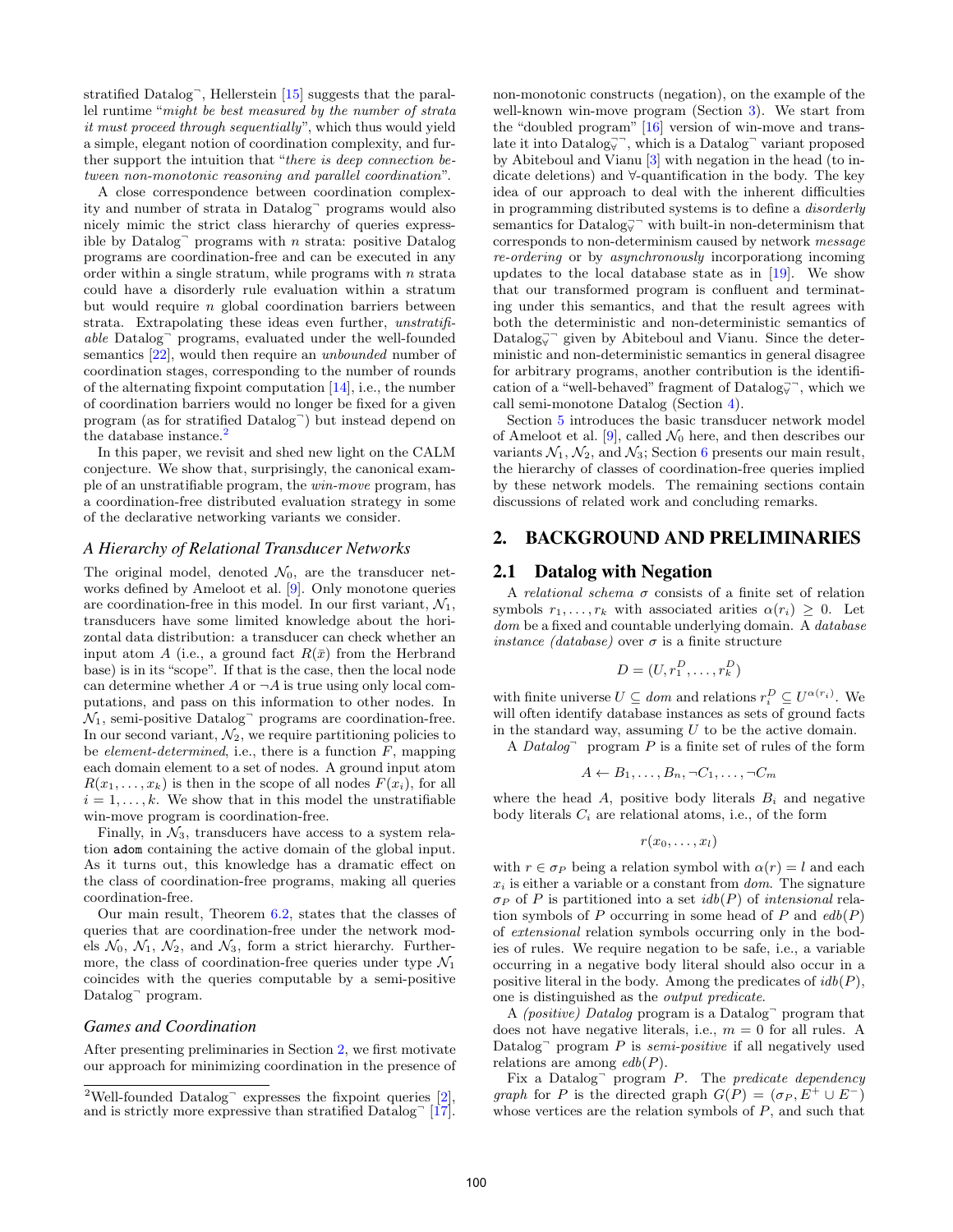$(r, r') \in E^+$  (resp.  $E^-$ ) if r occurs positively (resp. negatively) in the body of a rule in  $P$  that has  $r'$  in the head.  $P$ is recursive if  $G(P)$  contains a cycle. P is stratifiable if  $G(P)$ does not contain a cycle with a negative edge  $(r, r') \in E^{-}$ . Any semi-positive Datalog<sup>¬</sup> program is trivially stratifiable.

#### 2.2 Well-Founded Semantics

Let  $P$  be a Datalog<sup> $\neg$ </sup> program, including a given database D as a set of facts. Fix some Herbrand interpretation  $J \subseteq$  $\mathcal{B}_P$ , where  $\mathcal{B}_P$  denotes the set of all ground instances of atomic formulas of P. The immediate consequences under the assumptions  $J$  are given by:

$$
T_{P,J}(I) :=
$$
  
\n
$$
\{H \mid (H \leftarrow B_1, \dots, B_n, \neg C_1, \dots, \neg C_m) \in \text{ground}(P),
$$
  
\n
$$
I \models B_1 \land \dots \land B_n, J \models \neg C_1 \land \dots \land \neg C_m \}.
$$

Since J is fixed,  $T_{P,J}$  is a monotone operator. Let  $\Gamma_P(J) :=$ lfp( $T_{P,J}$ ) be its least fixpoint. The operator  $\Gamma_P$  is antimonotone (observe how J is used in  $T_{P,J}$ , i.e.,  $J_1 \subseteq J_2$  implies  $\Gamma_P(J_2) \subseteq \Gamma_P(J_1)$ . It follows that  $\Gamma_P^2 := \Gamma_P \circ \Gamma_P$  is a monotone operator, so it has a least and a greatest fixpoint. These are used to define the 3-valued well-founded model  $W_P$ , a mapping of ground atoms to {true, false, undefined} as follows:

$$
W_P(A) := \begin{cases} \text{ true} & \text{ if } A \in \text{lfp}(\Gamma_P^2) \\ \text{ false} & \text{ if } A \notin \text{gfp}(\Gamma_P^2) \\ \text{ undefined} & \text{ if } A \in \text{gfp}(\Gamma_P^2) \setminus \text{lfp}(\Gamma_P^2) \end{cases}
$$

We recall also that the well-founded semantics is a conservative extension of the stratified semantics, i.e., the wellfounded semantics is two-valued for stratifiable Datalog<sup>-</sup> programs  $P$ ; and in these cases, well-founded semantics agrees with stratified semantics.

## 2.3 Alternating Fixpoint

The construction of  $W_P$  given above is called the *alter*nating fixpoint computation of the well-founded model [14] and involves a nested fixpoint: The inner fixpoint is given by  $\Gamma_P(J) = \text{lfp}(T_{P,J})$ , the outer fixpoints are obtained by iterating the antimonotone operator  $\Gamma_P$ . The sequence  $\Gamma_P^0$ ,  $\Gamma_P^1$ ,... given by

$$
\Gamma_P^0 := \emptyset \quad \text{and} \quad \Gamma_P^{i+1} := \Gamma_P(\Gamma_P^i), \tag{1}
$$

alternates between underestimates of true, and overestimates of true or undefined atoms, respectively. More precisely, the subsequence  $\Gamma_P^{2k}$  converges to the least fixpoint (the set of true atoms) from below, while  $\Gamma_P^{2k+1}$  converges to the greatest fixpoint (the set of true or undefined atoms) from above. The key idea is that applying the antimonotone operator  $\Gamma_P$ to an underestimate yields an overestimate and vice versa.

### 2.4 Doubled Program

A standard refinement of the alternating fixpoint technique [16] initializes the first underestimate with the set of definitely true facts, i.e., those that do not depend on any negative subgoals. Furthermore, previously computed under- and over-estimates are used to "seed" the fixpoint computation exploiting monotonicity of  $T_{P,J}(I)$  in I. Here, computing a new underestimate starts from the old underestimate (since the sequence of underestimates is monotonically increasing), and computing a new overestimate starts from the last underestimate since underestimates are always

subsets of the overestimates. Let  $P^+$  be the subset of rules of a program P that do not contain negation, and  $T_{P,J}^{\omega}(I)$ denote the least fixpoint obtained by iterating  $T_{P,J}$  on I. The doubled program approach can be described as:

$$
U_0 := T_{P^+, \emptyset}^{\omega}(\emptyset)
$$
  
\n
$$
V_0 := T_{P, U_0}^{\omega}(U_0)
$$
  
\n
$$
U_i := T_{P, V_{i-1}}^{\omega}(U_{i-1}), \quad i > 0
$$
  
\n
$$
V_i := T_{P, U_i}^{\omega}(U_i), \qquad i > 0
$$

This computation is performed until the sequence of underestimates  $U_k$  and overestimates  $V_k$  become stationary. It is equivalent with the definition given in (1) in the sense that lfp( $\Gamma_P^2$ ) equals the fixpoint  $U_i^{\omega}$  and gfp( $\Gamma_P^2$ ) equals the fixpoint  $V_i^{\omega}$ .

We use the doubled program approach as a starting point for our parallel win-move evaluation (Section 3). However, note that while in this scheme an underestimate  $U_{i+1}$  is computed "incrementally" (using the previous underestimate  $U_i$ , an overestimate  $V_{i+1}$  is always computed "almost from scratch" (without using the previous overestimate  $V_i$  but only  $U_i$ , which is somewhat inefficient. A number of papers (e.g., [11, 12, 24, 10]) have explored techniques for incrementally computing overestimates  $V^{i+1}$  by directly inferring the "to-be-deleted" facts from  $V^i$ ; we discuss the potential relevance of such techniques to our problem in Section 7.

## 2.5 Production Rules Semantics

A number of production rule semantics have been defined for Datalog<sup>-</sup> and extensions thereof [23, 3, 4]. These procedural semantics are easy to compute: The program is understood as a set of rules that are fired until a fixpoint is reached. A rule can fire if its body is true for the current database instance. The rule heads are interpreted as updates, i.e., positive heads are insertions, while negative literals are deletions. Here, we consider Datalog $\vec{y}$ <sup>-</sup> [3], a language whose syntax extends Datalog $\bar{ }$  by allowing negative literals in the head (deletions), and ∀-quantification of variables in the rule body. Thus,  $\text{Database}_{\forall}$ <sup>-</sup> rules are of the form

$$
A \leftarrow \forall \bar{X} \; B_1, \ldots, B_n, \neg C_1, \ldots, \neg C_m
$$

where A is a *positive* or *negated*  $(\neg)$  relational atom<sup>3</sup>, each variable not in  $X$  occurs in at least one positive atom in the body, and the variables in  $\overline{X}$  occur only in the body and only in negated atoms.

It is convenient to allow  $\text{Database}_{\forall}$ <sup> $\neg$ </sup> programs to perform updates to extensional relations; or, equivalently, to allow for some intensional relations to come "pre-initialized." Thus we assume that the schema  $\sigma_P$  of a Datalog<sub> $\overline{\mathbf{y}}$ </sub> program  $P$ is partitioned into a set  $edb(P)$  of relation symbols occurring only in the bodies of rules, and two sets  $idb(P)$  and  $eidb(P)$  of relation symbols occurring in the heads of rules. The input to P will be an instance consisting of  $edb(P)$  and  $eidb(P)$  tuples. The distinguished output predicate for P must come from  $idb(P)$ .

A Datalog<sub>∀</sub> program may be interpreted under either of two distinct semantics, the deterministic and the nondeterministic semantics. Each is procedural in the sense

<sup>&</sup>lt;sup>3</sup>In the presentation of Abiteboul and Vianu [3], heads may have multiple atoms, giving additional expressive power under their non-deterministic semantics, but the more restricted version here is sufficient for our purposes.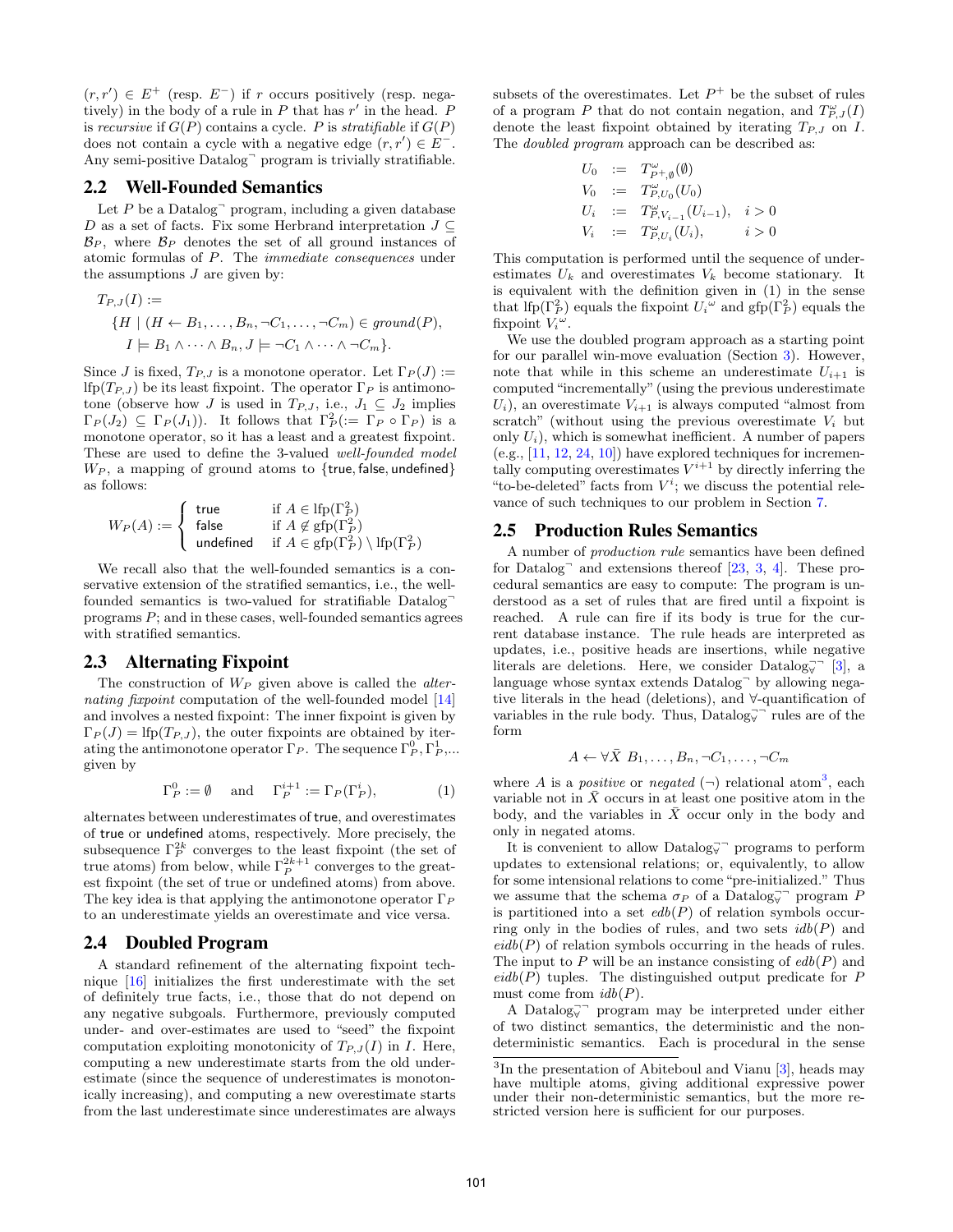that it is defined in terms of a fixpoint operator. We will return to these semantics, and present a third "even more non-deterministic" alternative, in Section 4.

Intuitively, the deterministic semantics involves firing all applicable rules in parallel at each step of the computation. Rules with positive heads are treated as insertions, while those with negative heads are considered deletions. (Conflicting insertions and deletions are ignored.) The non $deterministic$  semantics for Datalog<sub> $\forall$ </sub><sup>-</sup>, on the other hand, involves firing just a single ground rule at each step of the computation, with the rule chosen non-deterministically.

Formally, given a Datalog<sup> $\overline{\smash{\bigtriangledown}}$ </sup> program P and database instance I, we define the deterministic immediate consequence operator  $A_P^{\text{det}}()$  as follows:

$$
A_P^{\text{det}}(I) := (I \cup (\Delta I^+ \setminus \Delta I^-)) \setminus (\Delta I^- \setminus \Delta I^+) \text{ with}
$$
  

$$
\Delta I = \{ \nu(head) \mid I \models \nu(body) \text{ for } (head \leftarrow body) \in P \}
$$

The deterministic semantics  $S_P(I)$  of a Datalog<sup>-</sup><sup>-</sup> program  $P$  applied to an input instance  $\overline{I}$  is defined as the least fixpoint of iterating  $A_P^{\text{det}}(\cdot)$  on I. In case the fixpoint does not exist  $P(I)$  is undefined. Note, that for these procedural semantics we do not encode the EDB facts as body-less rules in P. Instead, they are introduced by seeding the fixpoint computation. Since the procedural semantics allow deletions, this is significant.

The non-deterministic semantics is based on the notion of *immediate successor*  $[23]$  of a set of facts using a rule, defined as follows. Let  $r = head \leftarrow body$  be a Datalog<sub> $\overline{y}$ </sub> rule. Let I be a set of facts and  $\nu$  be a consistent variable assignment for the variables in r such that I implies  $\nu(body)$ . Then an instance  $I'$  is an *immediate successor* of  $I$  if it can be obtained from I by (a) deleting the fact A if  $\nu(head) = \neg A$ , or (b) by inserting A if  $\nu(head) = A$ . An instance J is an eventual successor of  $I$  using the rules of  $P$  if there exists a sequence  $I_0 = I, \ldots, I_n = J$  such that for each i,  $I_{i+1}$  is an immediate successor of  $I_i$  using some rule in  $P$ .

**Definition 2.1** Let P be a Datalog<sup> $\overline{\mathbf{y}}$ </sup> program, and let I be a source instance. The result of applying P to I under the non-deterministic semantics is the set containing an instance  $J$  iff  $J$  is an eventual successor of  $I$  using the rules of  $P$ , and there is no immediate successor  $J' \neq J$  of J using some rule in P.

## 3. BASIC APPROACH

In this section, we present the key intuitions for a parallel and "disorderly" evaluation strategy for the win-move game:

$$
\text{win}(X) \leftarrow \text{move}(X, Y), \neg \text{win}(Y). \tag{2}
$$

Here, we have a database instance over an active domain of positions and having a single binary move predicate. A tuple move(a,b) can be read as indicating that "from position a a player can move to position b." In the game, two players White and Black take turns making moves, starting from a given position, with White playing first. A player loses at position  $X$  if she cannot move; and she wins at  $X$  if she can move to a position which the opponent loses.

Evaluating program (2) under the well-founded semantics, the true facts in win are the positions  $X$  such that White has a winning strategy for the game starting at  $X$ , while the false facts in win are the positions for which Black has a winning strategy. The undefined facts in win are the *drawn* positions for which neither player has a winning strategy,



(a)  $c$  is initially lost, therefore  $b$  is won and thus  $a$  is lost.



(b)  $d$  is initially lost, therefore  $c$  is won. From  $b$ , the optimal strategy is to move back to  $a$ ; thus  $a$  and  $b$  are draws.



(c)  $g, h, i, l$  are initially lost. Thus,  $e, f, k$  are won (for each of the won positions, there exists an adjacent lost position).  $d$  and  $f$  are lost, since all adjacent positions win.  $c$  is won either by moving to  $d$  or  $j$ . Positions  $a$  and  $b$  are draws.

#### Figure 1: Examples of solved win-move games

that is, the two players can move in cycles without either one being able to force the other into a lost position. See Figure 1 for several examples of move graphs together with their solutions.

Our strategy uses a multi-step program transformation whose first step is just the standard doubled program approach (cf. Section 2). Thus, we introduce two relations that we shall call won and may\_win, in which we compute the set of definitely won and not definitely lost positions, respectively. Here, won is the underestimate of the win relation, while  $\texttt{may\_win}$  is the *overestimate* of the win relation.

| $\texttt{won(X)} \leftarrow \texttt{move(X,Y)}, \ \ \texttt{\lnot may\_win(Y).} \ \ \ \texttt{(P_u)}$ |  |
|-------------------------------------------------------------------------------------------------------|--|
| $may\_win(X) \leftarrow move(X, Y), \overline{\neg won(Y)}.$ ( $P_v$ )                                |  |

**Example 3.1** Consider Figure  $1(c)$ . The doubled program computation proceeds as follows to determine positions c, e, f and  $k$  as win;  $a$  and  $b$  as draws and the remaining positions  $d, q, h, i, j$  and l as lost positions.

|       | estimates                              |
|-------|----------------------------------------|
| $U_0$ | $\text{won} = \{\}$                    |
| $V_0$ | may_win = $\{a, b, c, d, e, f, j, k\}$ |
| $U_1$ | won = $\{e, f, k\}$                    |
| V1    | $may\_win = \{a, b, c, e, f, k\}$      |
| U2    | won = {c, e, f, k}                     |
| V2    | $may\_win = \{a, b, c, e, f, k\}$      |

Note that in the doubled program evaluation,  $P_u$  and  $P_v$  are evaluated sequentially in a strictly alternating order. Directly mapping this approach to a distributed setting would seem to require reaching a global consensus that a given step is complete before the next step is allowed to proceed. To avoid the need for such coordination, we will derive a new set of rules in which all rules can be applied to ground facts in any order. The new set of rules will be a  $\text{Database}_{\forall}^{\neg}$  program, whose result turns out to agree with the doubled program whether we evaluate it under the deterministic semantics of Abiteboul and Vianu, under their non-deterministic semantics, or under the disorderly semantics that we introduce in this paper.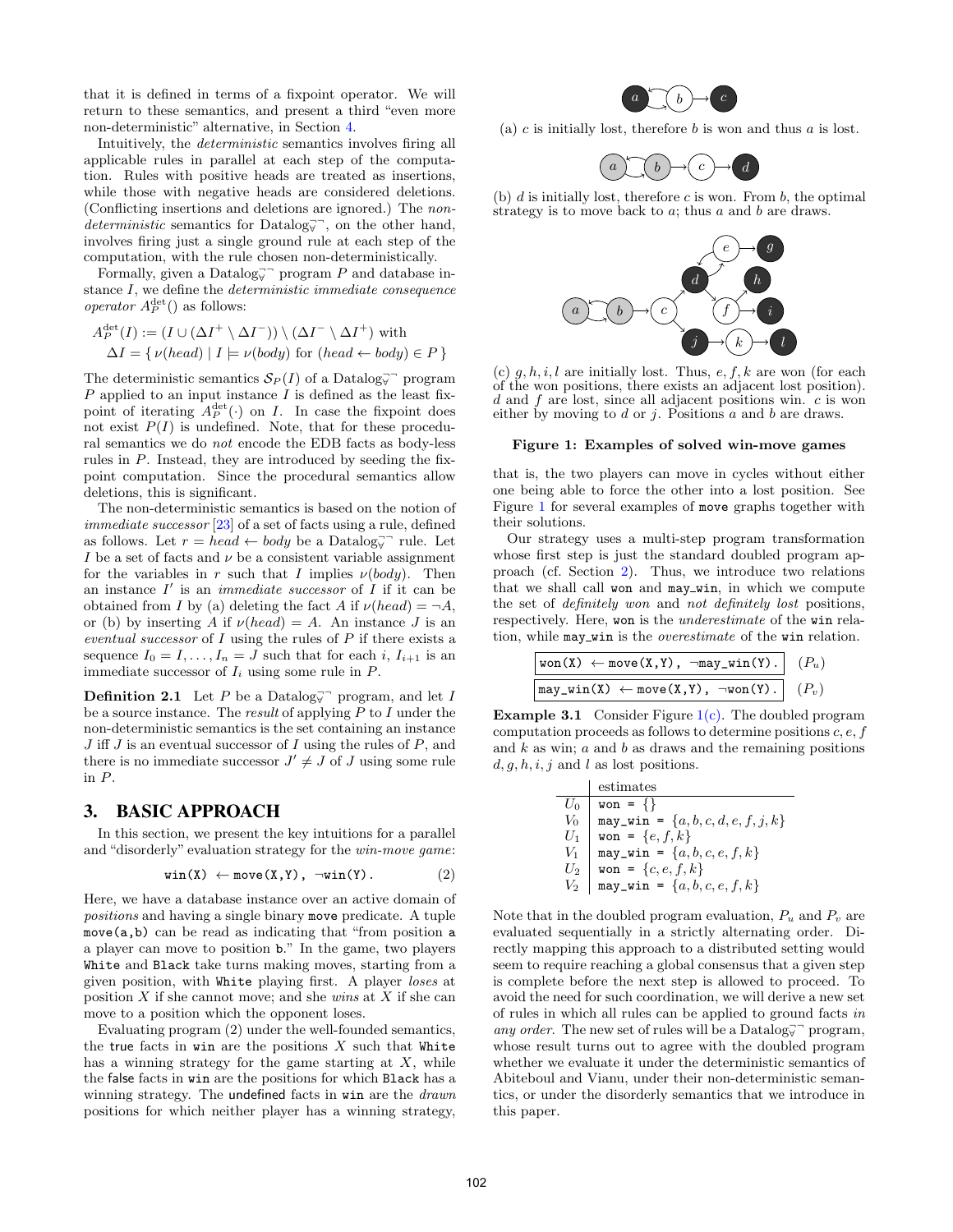As a first step in this derivation, we introduce an auxiliary binary relation good move in which we record moves that, so far as we know, may be able to be played to avoid a certain defeat. Initially, any move out of a node is such a move, and all interior nodes may still win. That is, we initialize our relations may\_win and good\_move as follows<sup>4</sup>:

$$
\begin{array}{c}\n\texttt{good\_move}(X, Y) \leftarrow \texttt{move}(X, Y). \\
\texttt{may\_win}(X) \leftarrow \texttt{move}(X, Y).\n\end{array}\n\quad (P_{init})
$$

Now, intuitively, we can successively recognize won positions by detecting an adjacent lost position, i.e., one that may not win anymore (or is not in the over-estimate). Further, whenever a position has been discovered to be won, moving into that position is definitely not a good move since now the opponent would be left in a winning position; thus the edge should be deleted from our good move relation. Finally, if no good moves remain from a position, then it is certain that the position is lost.

$$
\begin{array}{ll} \mathbf{1} & \text{won}(X) \leftarrow \text{move}(X,Y) \text{, } \neg \text{may\_win}(Y) \text{.} \\ \mathbf{2} & \neg \text{good\_move}(X,Y) \leftarrow \text{won}(Y) \text{, } \text{move}(X,Y) \text{.} \\ \mathbf{3} & \neg \text{may\_win}(X) \leftarrow \forall Y \neg \text{good\_move}(X,Y) \text{, move}(X,\_text{-}) \text{.} \end{array} \right| (P_{wm})
$$

**Example 3.2** Continuing with the example of Figure  $1(c)$ , we now consider two possible computations according to the non-deterministic semantics for  $\text{Database}^{\neg}$ . In either case, we repeatedly choose a valuation of variables that makes the body true for a rule in  $P_{wm}$  and the current database state, and apply the corresponding insertion or deletion. The two computations A and B are represented in Figure 2 as follows: move is an EDB relation, so it stays constant. The relation good move is initialized with the contents of move, and during the computation we are subsequently deleting facts from good move. For may win it is similar: may win is initialized with non-leaf nodes, some of which are going to be deleted during the computation. won begins empty. The numbers in the columns A (resp. B) indicate the order in which a fact is derived into won or deleted from good\_move and may win in the computation trace  $A$  (resp.  $B$ ). For example consider computation  $A$ . The first three derivations performed are to successively declare positions e, f, and k won according to rule (1) of  $P_{wm}$ . We can then apply rule (2) to delete  $(d, e)$  from good move since e is lost (step 4), similar for  $(d, f)$ , and  $(j, k)$ . Now, d does not have a goodmove out anymore, and thus can be deleted from may\_win according to rule (3), same for j. Finally, we can apply rule (1) again to declare c won, since, for example, d is not in may win anymore. Now, no applicable rule would change any of the IDB relations anymore. We end up with the winning positions in won; the drawn positions are those in may\_win that are not also in won, in our case a and b.

In the computation A, we derive  $\text{won}(c)$  last<sup>5</sup>. However, the different order B of evaluating  $P_{wm}$  derives won(c) already after only four rule applications. Intuitively, this is due to the fact that there is a short "winning path" from c through  $i, k$ , and l, which does not have to wait for the deletion of  $d$  from  $\text{may\_win.}$ 



Figure 2: Two non-deterministic evaluations A and B of  $P_{wm}$ , solving the win-move game in Figure  $1(c)$ .

Furthermore, both computations  $A$  and  $B$  reach the same result, although  $P_{wm}$  contains negation and is non-monotonic.

The fact that computations  $A$  and  $B$  from the example evaluate  $P_{wm}$  differently, yet reach the same conclusion, is not a coincidence: as we will show in Section 4, it is a consequence of the structure of  $P_{wm}$  that holds for any example of a win-move graph and order of evaluation. Moreover, we will also show there that the result is in accordance with the well-founded semantics.

Since the order of picking rules for evaluation does not change the final result, we have much more flexibility when we distribute the computation, as discussed next.

#### 3.1 Distributed Execution

We assume the contents of the relations move, won, may\_win, and good move to be horizontally distributed across multiple nodes. A global database state thus only exists virtually as a union over all local databases. We would like each node to be able to take part in the computation, i.e., execute rules and update the global state. To do so, it is necessary that a node can judge by only investigating its local state whether the global database implies a certain valuation for a body of a rule. Consider a rule that has only positive body literals, e.g.,  $a(X) \leftarrow b(X)$ ,  $c(X)$ . Clearly, if a node N has  $b(1)$  and c(1) amongst its local data, than a(1) can be derived. If  $a(1)$  should be stored at a different node  $N'$ , then an insertion request for  $a(1)$  is sent to  $N'$ , who in turn inserts it into its local database. However, consider a rule such as  $\text{won}(X) \leftarrow \text{move}(X, Y), \neg \text{may\_win}(Y).$  To be applicable with a binding of  $X=k, Y=l$  on the *global* database state, it is in general not enough to check whether the fact  $\max\limits_l \text{win}(l)$  is missing in the local state, since it could be in one of the other partitions located at a different node. Here, we exploit the fact that data is often not partitioned arbitrarily, but for example, according to a hash-function, or a range-partitioning scheme. In our example here, we assume a globally known, fixed partitioning function  $h$  that maps each fact of the active domain to a certain host. In our example, this simply means that each node is responsible for a certain set of positions and its adjacent edges. The tuple  $\text{may\_win}(l)$ , when existing, is thus stored at node  $N := h(\text{may\_win}(l))$ . Now, since node N knows that  $\max_{u \in \mathcal{U}} \min(u)$  should be stored locally, it can deduce that the valuation  $X=k$ ,  $Y=l$  is applicable if  $\text{may\_win}(l)$  is not present in its local database.

Each node applies valuations according to the program

<sup>&</sup>lt;sup>4</sup>The rule to compute may\_win is equivalent to computing the first overestimate of the alternating fixpoint procedure. <sup>5</sup>Observe how this order roughly corresponds to the alternating fixpoint order.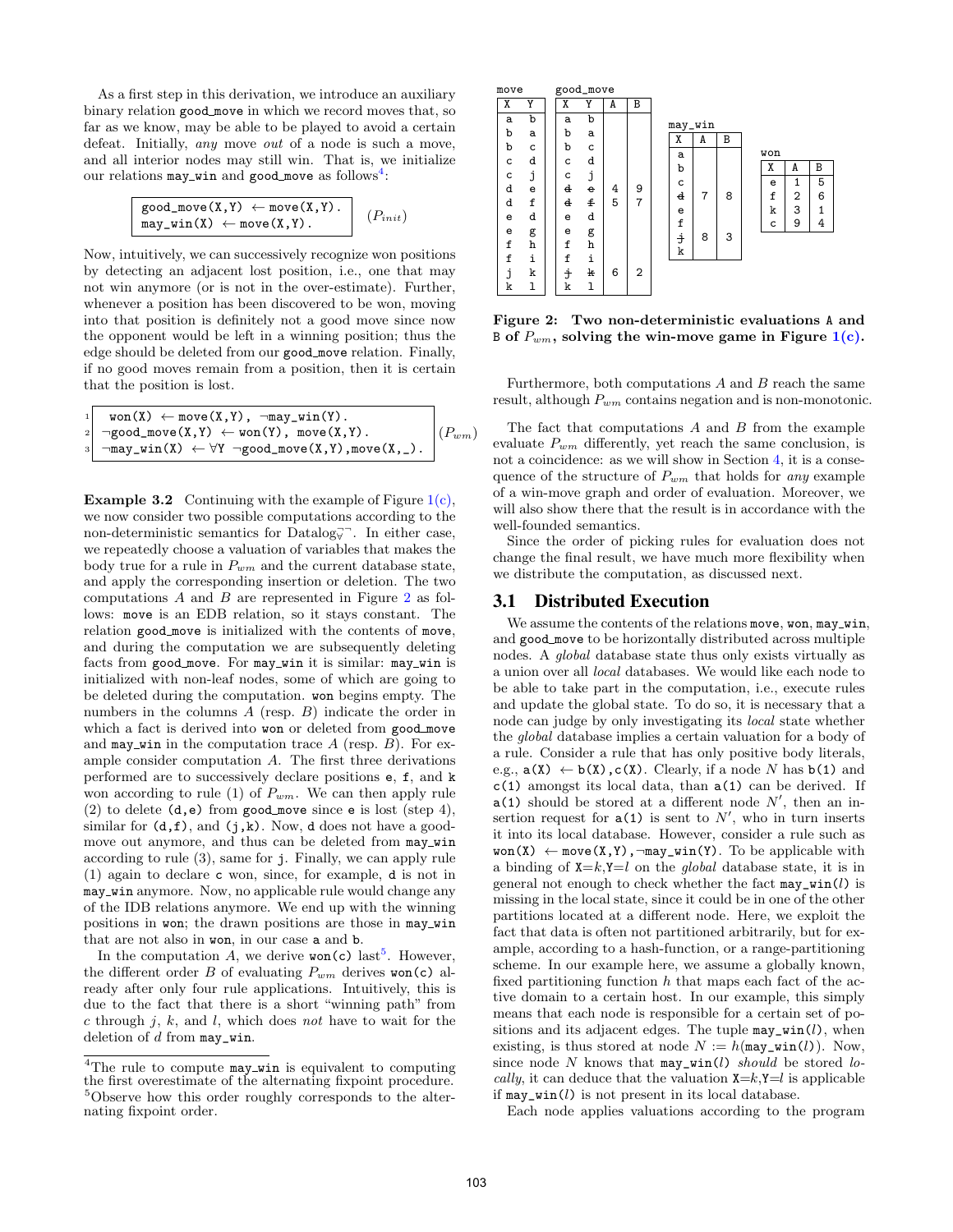$P_{wm}$ , without coordination. Not only is the final result deterministic, but also can the computation potentially proceed even if communication to other nodes has been lost (or is slow). Returning to example Figure  $1(c)$ . Assume a partitioning function that assigns positions  $a, b$ , and  $c$  to node  $N_1$ ; j, k, l to node  $N_2$ ; and the remaining positions to node  $N_3$ . Now, consider the case in which the network is partitioned such that  $N_3$  cannot communicate with the other two nodes. Surprisingly, in this case, running program  $P_{wm}$  on each node individually with communication only between nodes  $N_1$  and  $N_2$  will compute the complete result! The intuitive reason is that the only dependence between the subgraphs  $a, b, c, j, k, l$  and  $d, e, f, g, h, i$  is the edge between  $c$  and  $d$ . But then, the fact that position  $c$  is won, can be established from the fact that  $j$  is lost and does not require the cooperation of node  $N_3$ . From the view of nodes  $N_1$  and  $N_2$ , the final result of d is irrelevant in deciding that c is won. Similarly,  $d$  can be established to be lost by node  $N_3$ independently.

### 4. DISORDERLY EVALUATION MODEL

In this section, we formalize the ideas illustrated in the previous section. We proceed in three steps. First, we define an "even more non-deterministic" semantics for  $\text{Database}_{\forall}$ which we call the *disorderly* semantics. The basic idea is to relax the non-deterministic semantics by allowing deferred application of updates, to model network delay effects. Second, we identify a syntactic fragment of  $\text{Database}_{\forall}^{\neg}$ , called semi-monotone Datalog, where the deterministic, non-deterministic, and disorderly semantics of Datalog $\vec{y}$  coincide; and which is eventually consistent in a certain precise sense. Third, we demonstrate that our construction for evaluating win-move is eventually consistent and correct.

#### 4.1 The Disorderly Semantics

Intuitively, in a distributed system, each node only has local knowledge about the global state. As in declarative networking [19], we assume that the "global" database is horizontally distributed accross various nodes in the system. Each node runs a copy of the *same* Datalog<sub> $\vec{v}$ </sub> program, but has access only to its own local data. During the distributed computation, a node fires rules of the program based on its locally available data, requests updates that are either applied locally or shipped to other nodes. Crucially, even rules using negation in the body are fired using just locally available information; correctness of the scheme will rely on source data being partitioned in such a way that the local node always sees a conservative underestimate of the relevant negative information, making it safe to fire such rules. To capture the network message delays and reordering which arise in distributed systems, we include a global bag (multiset) of pending updates in the description of the state of the distributed system, manipulated by local nodes in a non-deterministic fashion.

Fix a Datalog<sup>-</sup> $\Box$  program P with schema  $\sigma$ . An update is a positive or negative ground literal over  $eidb(P) \cup idb(P)$ . A *state* of the computation is a pair  $(I, U)$  comprising a database instance I over  $\sigma$  and a bag (multiset) U of requested updates over  $\sigma$ . U can be thought of as a collection of pending or deferred updates.

Like the non-deterministic semantics, the disorderly semantics is based on the notion of an immediate successor, but this time of states rather than sets of facts. Let  $(I, U)$  be a state, let  $r$  be a Datalog $\overline{\mathsf{y}}$ <sup>-</sup> rule,

$$
H \leftarrow \forall \bar{X}B_1, \ldots, B_n,
$$

in  $P$ , and let  $\nu$  be a consistent valuation of the free variables in r such that  $I \models \forall \bar{X} \nu(B_1) \wedge \cdots \wedge \nu(B_n)$ . Then a state  $(I', U')$  is an *immediate successor* of  $(I, U)$  using r if one of the following holds:

**request**  $I' = I$  and  $U' = U \oplus \{\nu(H)\}\$ , where  $\oplus$  denotes bag union

**insert** A' is an update from  $U, I' = I \cup \{A'\}$ , and  $U' = U - \{A'\},$  where – denotes bag difference delete  $\neg A'$  is an update from U,  $I' = I \setminus \{A'\}$ , and  $U' = U - \{\neg A'\},\$  where  $-\$  denotes bag difference

A state  $(J, V)$  is an *eventual successor* of state  $(I, U)$  using the rules of P if there exists a sequence  $(I_0, U_0)$  =  $(I, U), \ldots, (I_n, U_n) = (J, V)$  such that for each i,  $(I_{i+1}, U_{i+1})$ is an immediate successor of  $(I_i, U_i)$  using some rule in P.

Under the disorderly semantics, a program has a set of possible outcomes (due to non-deterministic choices). Intuitively, the instance  $J$  is part of this result set if a state  $(J, U)$ can be reached for which the only further updates that can be requested or applied are "no-ops."

**Definition 4.1** Let P be a Datalog<sub> $\forall$ </sub><sup>-</sup> program, and let I be a source instance. The *result* of applying  $P$  to  $I$  under the disorderly semantics is the set of all instances  $J$  such that there exists  $V$  satisfying (i)  $(J, V)$  is an eventual successor of  $(I, \emptyset)$  using the rules of P, and (ii)  $(J, V)$  is a terminal state, i.e., it has no eventual successor  $(J', V')$  of  $(J, V)$  with  $J' \neq J$ .

The disorderly semantics is "even more non-deterministic" than the non-deterministic semantics in the following sense:

#### Proposition 4.2

- 1. For any Datalog $\overline{\mathbf{y}}$  program P and source instance I, if  $J$  is in the result of  $P$  under the non-deterministic semantics, then J is in the result of P under the disorderly semantics.
- 2. There exists a Datalog<sub>y</sub> program P, a source instance I, and an instance J such that J is in the result of P under the disorderly semantics, but not under the nondeterministic semantics.

PROOF. (1) follows from the observation that any computation under the non-deterministic semantics can be emulated by strictly alternating update derivation and update application. To prove  $(2)$ , consider the Datalog $\vec{\mathbf{y}}$  program

$$
P = \begin{bmatrix} \mathbf{r} & \leftarrow \neg \mathbf{r}, \neg \mathbf{s} \\ \mathbf{s} & \leftarrow \neg \mathbf{r}, \neg \mathbf{s}. \end{bmatrix}
$$

applied to the empty source instance. Under the non-deterministic semantics, the result is  $\{\{r\},\{s\}\}\,$ , while under the disorderly semantics, the result is  $\{\{\mathbf{r}\},\{\mathbf{s}\},\{\mathbf{r},\mathbf{s}\}\}\$ .  $\Box$ 

#### *Practical Considerations*

For practical reasons, we are interested in Datalog $\overline{\mathbf{y}}$  programs  $P$  that compute a single, deterministic result, even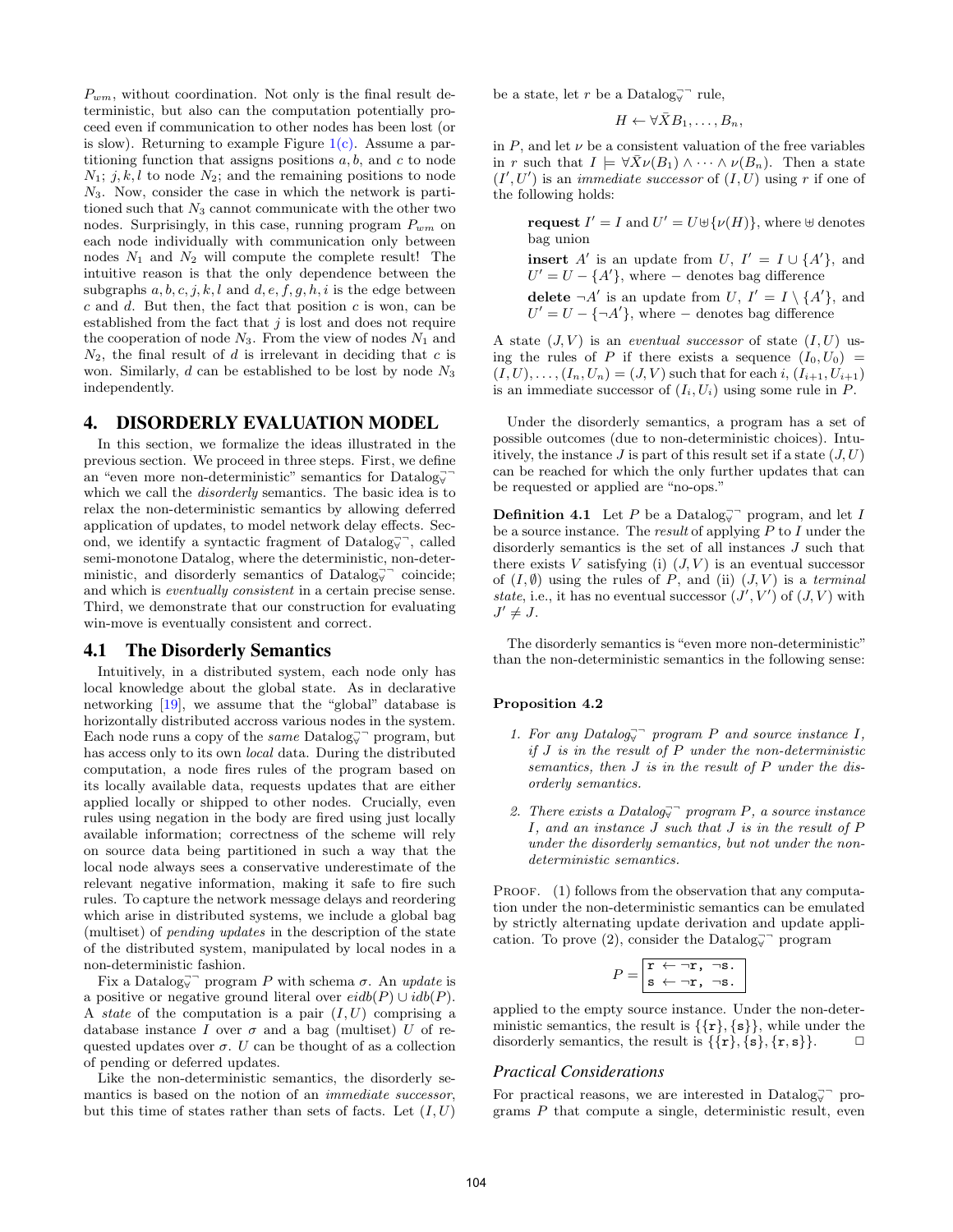while allowing the computation of that result to be carried out in a non-deterministic or disorderly fashion. This is captured by the notion of a functional fragment [4] of  $\text{Database}_{\forall}$ :

**Definition 4.3** A Datalog<sup> $\rightarrow$ </sup> program P is functional, under a given semantics, if the result under that semantics has cardinality  $\leq 1$  for any source instance I.

However, even functional programs that compute exactly one result can be undesirable from a practical point of view, when they admit divergent evaluation sequences that never reach a terminal state. Consider, for example, the following functional Datalog<sub>∀</sub><sup>¬</sup> program:

$$
P = \begin{array}{|l|} \hline \mathtt{t} \leftarrow \neg \mathtt{a}. & \mathtt{p} \leftarrow \mathtt{t}. \\ \mathtt{a} \leftarrow \mathtt{b}. & \neg \mathtt{p} \leftarrow \mathtt{t}. \end{array}
$$

Evaluated under the disorderly semantics, the result of P on  ${b}$  is the single output  ${a, b}$ . Yet, if the first rule is used to derive **t** in a state  $(I, U)$  (by for example, executing it first), then no eventual successor of  $(I, U)$  will satisfy requirement (ii) of Definition 4.1. This is problematic because we intuitively, would want to reach the final result eventually even though some "bad choices" have been made while picking the order of evaluation.

Before defining a notion of termination, we first dispatch with one technical issue. Nothing in the formal semantics we have presented so far rules out the possibility that, in a given evaluation trace, the same update will be derived ad infinitum, a given rule will never be given a chance to fire, or a certain pending update will never be applied. To rule out such pathological cases, we first introduce a notion of fairness, which informally requires that each derivable update is eventually derived, and each derived update is eventually applied.

**Definition 4.4** Given a Datalog<sub> $\overline{y}$ </sub> program P. A sequence of states  $(I^0, \emptyset), (I_1, U_1), \ldots$  for which  $(I^{i+1}, U^{i+1})$  is an immediate successor using a rule in  $P$  is a *fair trace* if (1) for any state  $(I^i, U^i)$  for which there is a rule  $r = (head \leftarrow$  $body$ )  $\in$  P and valuation  $\nu$  with  $I^i \models \nu(body)$ , there are states  $S^j = (I^j, U^j)$  and  $S^{j+1} = (I^{j+1}, U^{j+1})$  with  $j \geq i$ such that  $S^{j+1}$  is obtained from  $S^j$  by requesting the update  $\nu(head)$  (i.e.,  $U^{j+1} = U^j \cup {\{\nu(head)\}}$ ). And also, (2) if  $A \in U^i \; (\neg A \in U^i)$ , then there are states  $S^j = (I^j, U^j)$  and  $S^{j+1} = (I^{j+1}, U^{j+1})$  with  $j \geq i$  such that  $S^{j+1}$  is obtained from  $S^j$  by inserting (deleting) A.

Having ruled out these pathological traces, we can now define termination $6$  desired:

**Definition 4.5** A program  $P$  is *terminating* under a given semantics if every fair trace reaches a terminal state.

Finally, combining termination and determinism yields our desired property of  $\text{Database}_{\forall}$ <sup>-</sup> programs:

**Definition 4.6** A program  $P$  is eventually consistent under a given semantics, if it is functional and terminating under this semantics.

It was shown in [4] that for  $Database$  under the nondeterministic semantics, functionality is undecidable. As might be expected, this property (along with termination and eventual consistency) is undecidable for the disorderly semantics as well:

Theorem 4.7 Under the disorderly semantics, functionality, termination, and eventual consistency are undecidable  $for \ Datalog \rightarrow \neg$ , even for programs without universal quantification or eidb predicates.

The proof is by reduction from the undecidable problem of checking containment of (positive) Datalog programs [21], and can be found in the Appendix.

## 4.2 Semi-monotone Datalog $\substack{\neg}$

Consider again the win-move program from Section 3, which we saw there compiled into the Datalog $\vec{y}$ <sup>¬</sup> program  $P_{wm}$ . Observe that the updates in the program follow a certain, regular form: in particular, we only insert into the won relation, while we only delete from the good\_move and may\_win relations. Moreover, won occurs only positively in the bodies of rules, while good\_move and may\_win occur only negatively. We are therefore motivated to define the following fragment of Datalog $\overline{\mathbf{y}}$ .

**Definition 4.8** A Datalog $\overline{\mathbf{y}}$  program P is semi-monotone if the relation names in  $idb(P)$  occur only positively, while the relation names in  $eidb(P)$  occur only negatively.

Note that in the course of computation for such a program, the  $idb(P)$  relations only grow, while the  $eidb(P)$  relations only shrink. This justifies the choice of terminology "semimonotone."

**Theorem 4.9** Every semi-monotone Datalog<sub> $\overrightarrow{y}$ </sub> program is eventually consistent under the disorderly semantics.

The proof can be found in the Appendix.

We conclude the subsection by noting the following:

Corollary 4.10 For semi-monotone Datalog $\overline{\mathbf{y}}$  programs, the deterministic, non-deterministic, and disorderly semantics coincide.

PROOF. Let P be a semi-monotone Datalog $\overline{\mathbf{y}}$  program, and let  $I$  be a source instance. Suppose that  $J$  is the result of evaluating  $P$  on  $I$  under the deterministic semantics. By results of Abiteboul and Vianu  $[5]$ , J is in the result set of  $P$  applied to  $I$  under the non-deterministic semantics. By Proposition 4.2, J is also in the result set of P applied to I under the disorderly semantics. But since P is semi-monotone, it is functional under that semantics, by Theorem 4.9. It follows that the result under any of the three semantics is exactly  $J$ .

#### 4.3 Correctness of the Transformed Win-Move

Next, we return to the Datalog<sub> $\overrightarrow{v}$ </sub> version  $P_{wm}$  of the win-move game presented in Section 3. Since  $P_{wm}$  is semimonotone, Theorem 4.9 tells us that it is eventually consistent. We now show that it also correctly computes the result of the original Datalog<sup>-</sup> under the well-founded semantics:

**Lemma 4.11** Let  $P$  be the Datalog<sup>-</sup> version of the winmove game, let  $(P_{init}, P_{wm})$  be its semi-monotone Datalog<sub>y</sub> translation, and let I be a source instance. Denote by J the result of applying first  $P_{init}$  to Iobtaining I', and then  $P_{wm}$ to  $I'$ , both under the disorderly semantics. Let  $P'$  denote the extension of  $P$  to include the facts of  $I$ . Then for any ground fact win(a) we have the following:

$$
W_{P'}(\texttt{win}(a)) = \left\{ \begin{array}{ll} \textit{true} & \textit{iff} & \textit{won}(a) \in J \\ \textit{false} & \textit{iff} & \textit{may\_win}(a) \notin J \\ \textit{undefined} & \textit{iff} & \textit{won}(a) \notin J \textit{ and} \\ & \textit{may\_win}(a) \in J \end{array} \right.
$$

 ${}^{6}$ This property is also often called quiesence, e.g.,  $[9, 15]$ .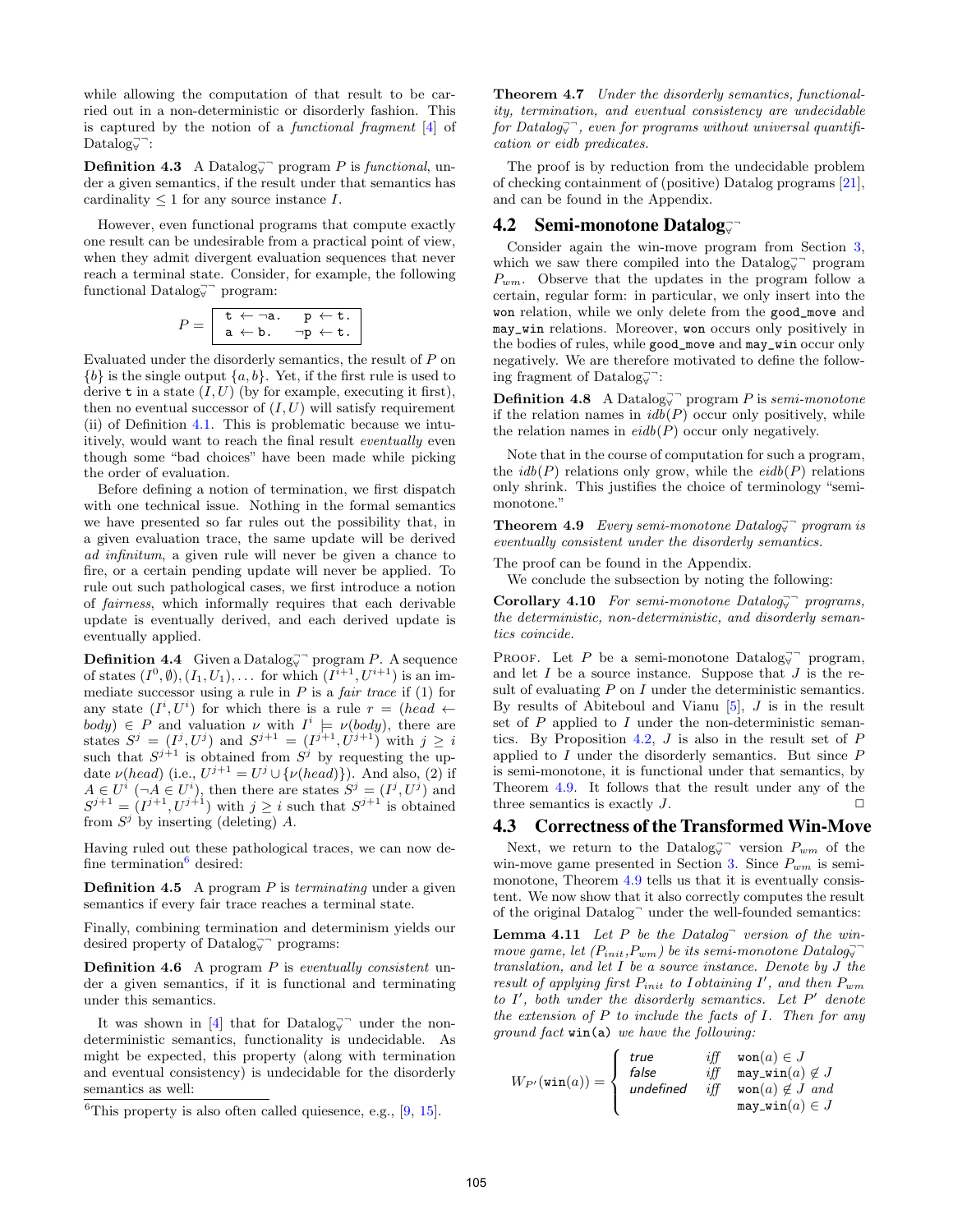PROOF SKETCH. The basic idea is to show that the alternating fixpoint computation is simulated by a certain disorderly computation. (Since  $P_{wm}$  is semi-monotone, it is functional by Theorem 4.9, hence any disorderly computation will produce the same result.) The initialization stage computes the set of first overestimates. The proof is then done by induction on the length of the alternating fixpoint computation  $\Gamma^i$  using a strengthened induction hypothesis (which includes an added good move relation to the alternating fixpoint sequence). The chosen execution for the disorderly semantics, computes all immediate consequences of the first rule in  $P_{wm}$  (after which the underestimates agree), then the secon and the third (after which the overestimates agree). Induction is done by proving the claim for  $i = 0, 1$ as a base. Proving for  $i = 2k + 2$  assuming  $i = 2k$  and  $i = 2k + 1$ , i.e., correctness of a new underestimate es easy to show, since applying rule 1 to the earlier state naturally computes the new state. Correctness of the overestimates  $i = 2k + 1$  is a little trickier and requires applying induction hypothesis for  $i = 2k, 2k - 1, 2k - 2$ . The key insight here is that the good move from both programs agree in the odd  $i$ , i.e., in the over-estimations.  $\Box$ 

## 5. TRANSDUCER NETWORKS

In this section we develop four closely-related models for distributed computations.

The first model, denoted  $\mathcal{N}_0$ , is that of relational transducer networks as defined by Ameloot et al. [9]. The other three models are new and vary from  $\mathcal{N}_0$  along two dimensions: how the input data is distributed across the network; and how much a transducer node "knows" about the distribution process. In the model  $\mathcal{N}_1$ , input facts are distributed according to a distribution policy which assigns each fact of the Herbrand base over the extensional schema to one or more nodes. Further, the distribution policy is known to each node in the transducer network, in a sense we shall make precise shortly. In model  $\mathcal{N}_2$ , the facts of a k-ary relation are distributed with a replication factor of at most k, determined by their attribute values. Finally, model  $\mathcal{N}_3$ differs from  $\mathcal{N}_1$  in that each transducer also has information about the active domain of the global input instance.

In the following, we describe these models in detail, beginning with a review of transducers and networks of relational transducers (model  $\mathcal{N}_0$ ).

#### 5.1 Background

We follow the paper by Ameloot et al. [9] in presenting the background notions of relational transducers [6] and relational transducer networks [9].

#### *Relational Transducers*

A transducer schema is a tuple  $(S_{\text{in}}, S_{\text{sys}}, S_{\text{msg}}, S_{\text{mem}}, k)$  of four disjoint database schemas along with an arity k. (The subscripts stand for 'input', 'system', 'message', and 'memory', respectively.) An abstract relational transducer (transducer for short) over this schema is a collection of queries  $\{Q_{\text{snd}}^R \mid R \in \mathcal{S}_{\text{msg}}\} \cup \{Q_{\text{ins}}^R \mid R \in \mathcal{S}_{\text{mem}}\} \cup \{Q_{\text{del}}^R \mid R \in \mathcal{S}_{\text{neg}}\}$  $\mathcal{S}_{\text{mem}} \cup \{Q_{\text{out}}\}, \text{ where}$ 

- every query is over the combined schema  $S_{\text{in}} \cup S_{\text{sys}} \cup$  $\mathcal{S}_{\text{msg}} \cup \mathcal{S}_{\text{mem}};$
- the arity of each  $Q_{\text{snd}}^R$ , each  $Q_{\text{ins}}^R$ , and each  $Q_{\text{del}}^R$  equals the arity of  $R$ ; and

• the arity of  $Q_{\text{out}}$  equals the output arity k.

Here, 'snd' stands for 'send'; 'ins' stands for 'insert'; 'del' stands for 'delete'; and 'out' stands for 'output'. A state of the transducer is an instance of the combined schema  $\mathcal{S}_{\text{in}} \cup \mathcal{S}_{\text{sys}} \cup \mathcal{S}_{\text{mem}}$ . A message instance is an instance of  $\mathcal{S}_{\text{msg}}$ . Such a message instance can stand for a set of messages (facts) received by the transducer, or a set of messages sent by the transducer; the intended interpretation will always be clear in context.

Let  $\mathcal T$  be a transducer. A *transition* of  $\mathcal T$  is a five-tuple  $(I, I_{\text{rcv}}, J_{\text{snd}}, J_{\text{out}}, J)$ , also denoted  $I, I_{\text{rcv}} \stackrel{J_{\text{out}}}{\longrightarrow} J, J_{\text{snd}}$ , where I and J are states,  $I_{\text{rcv}}$  and  $J_{\text{snd}}$  are message instances, and  $J_{\text{out}}$  is a k-ary relation such that

- every query of  $\mathcal{T}$  is defined on  $I' = I \cup I_{\text{rcv}}$ ;
- J agrees with I on  $S_{\text{in}}$  and  $S_{\text{sys}}$ ;
- $J_{\text{snd}}(R)$ , for each  $R \in S_{\text{msg}}$ , equals  $Q_{\text{snd}}^R(I')$ ;
- $J_{\text{out}}$  equals  $Q_{\text{out}}(I')$ ;
- $J(R)$ , for each  $R \in S_{\text{mem}}$ , equals  $R'$  as follows. Let the set of insertions for R be  $R^+ := Q_{\text{ins}}^R(I') \setminus Q_{\text{del}}^R(I'),$ the set of deletions for R be  $R^- := Q_{\text{del}}^R(I') \setminus Q_{\text{ins}}^R(I')$ . Then,  $R' := (R \cup R^+) \setminus R^-$ . (That is, conflicting updates are ignored.) Note that this allows assignment  $R' := Q$  to be implemented.

The intuition behind the instance  $I'$  is that  $\mathcal T$  sees its input, system and memory relations, plus its received messages. The transducer does not modify the input and system relations. The transducer computes new tuples that can be sent out as messages; this is the instance  $J_{\text{snd}}$ . The transducer also outputs some tuples (which cannot later be retracted); this is the relation  $J_{\text{out}}$ . Finally the transducer updates its memory by inserting and deleting some tuples in its memory relations.

Transducers are parameterized by the language  $\mathcal L$  in which the queries are expressed. A UCQ-transducer, for example, uses unions of conjunctive queries. Note that transducer transitions are deterministic, in constrast to those of transducer networks, discussed next.

#### *Transducer Networks*

Next we recall transducer networks (model  $\mathcal{N}_0$ ), in which relational transducers are placed on nodes in a communicating network. Here a network is a connected (not necessarily complete), directed graph of nodes  $N \subseteq dom$ . By insisting that the graph is connected, we ensure that information can (eventually) flow between any two nodes. A transducer network is a pair  $(N, \mathcal{T})$  where N is a network and T is a relational transducer.

Operationally, each node in the network has a relational transducer and a receive buffer of incoming messages. In the initial state, all memory relations and receive buffers of all nodes are empty. The system relations contain useful information about the transducer network and input distribution (we will formally describe what this entails). The input I of schema  $S_{\text{in}}$  to the transducer network is partitioned (possibly with replication) across the input relations via a partitioning function  $H$  that maps every node  $n$  to a subset of *I*, such that  $I = \bigcup_{n \in N} H(n)$ .

The (global) state of a transducer network is a function  $S$ mapping each node  $n \in N$  to a pair  $(I, B)$  where I is a (local) transducer state and  $B$ , the *receive buffer*, is a bag of facts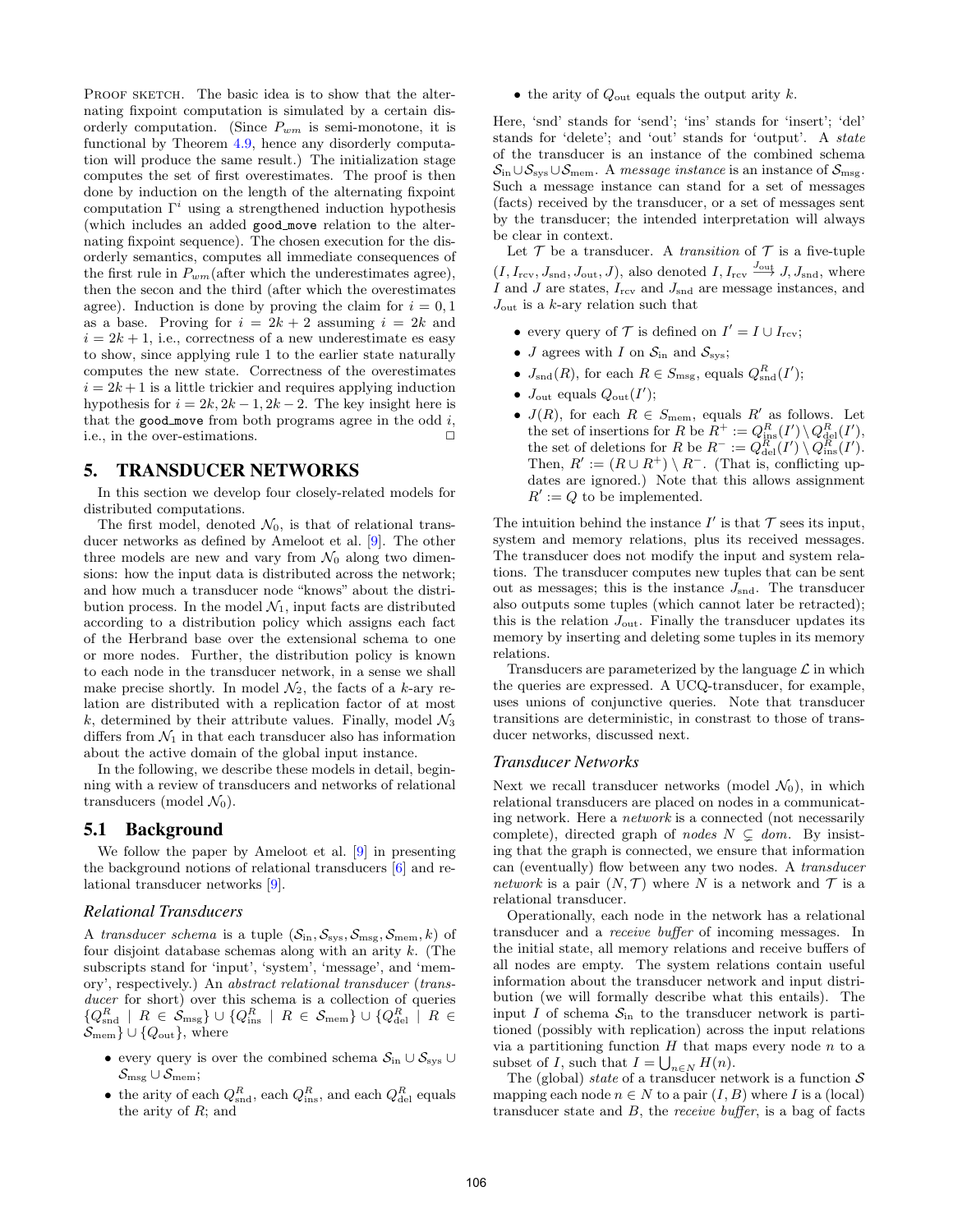over the schema  $\mathcal{S}_{\text{msg}}$ . The state of a transducer network evolves via two kinds of transitions. In a delivery transition, a node reads and removes one fact over the schema  $\mathcal{S}_{\text{msg}}$  from its input buffer B, adds the fact to the appropriate memory relation, makes a local transducer transition transforming the local state  $I$  to  $J$ , and sends the resulting message instance  $J_{\text{snd}}$  to its neighbors. A heartbeat transition is the same as a delivery transition, but no input is read from the input buffer. Sending  $J_{\text{snd}}$  to neighbors means that after the transition,  $J_{\text{snd}}$  is added to the input bags of the neighboring nodes.

#### *Non-Determinism and Desired Properties*

To define desired properties of network transducers, we first require the notion of a run. A run of a transducer network  $(N, \mathcal{T})$  on input I according to a partitioning function H is an infinite sequence  $(\tau_n)_n$  of transitions starting from an input configuration with empty network buffers, empty memory relations, and input relations populated according to the partitioning function  $H$ . The *result* of a run is defined as the union over all  $J_{\text{out}}$  produced during the transitions of the run. A run is fair if every node does heartbeat transitions infinitely often, and every fact in every message buffer is eventually taken out by a delivery transition.

Network transducer transitions are non-deterministic in several respects: from a given state, many transitions are possible in general depending on the choice of node where the transition occurs, the choice of transition type (heartbeat or delivery), and, for delivery transitions, the choice of fact delivered. These correspond to the kinds of nondeterminism found in real distributed systems.

It is desirable nevertheless for transducer networks to produce the same output regardless of the network topology, partitioning strategy, or non-deterministic choices of the run. We formalize this notion below.

**Definition 5.1** A transducer  $\mathcal T$  computes the query  $Q$  if for any input  $I$ , network  $N$ , and distribution  $H$ , the result of any fair run of  $(N, \mathcal{T})$  on I according to H is  $Q(I)$ .

## 5.2 Variations on Transducer Networks

In basic relational transducer networks (model  $\mathcal{N}_0$ ), the horizontal partitioning of the input data is done arbitrarily and, without communication, nodes know only which part of the input data was assigned to them. By varying these assumptions, we derive three natural variations on the basic model.

In all of our variations, we derive the horizontal partition function for a particular input  $I$  from an instanceindependent partitioning policy. A partitioning policy for a schema  $\mathcal{S} \mathcal{P}$  and network N is a computable function  $\mathcal{P}$  that associates with each ground atom in the Herbrand base of  $\mathcal{S}P$  a non-empty subset of the nodes of N. The domain of the function  $P$  is infinite (the policy is independent of a particular input instance), covering all "potential" tuples. Given a partitioning policy  $P$  and an input instance  $I$ , we define the horizontal partition function  $H_{\mathcal{P},I}$  used for distributing the input instance data as follows:

$$
H_{\mathcal{P},I}(i) := \{ f \mid f \in I \text{ and } i \in \mathcal{P}(f) \}
$$

Note that for any horizontal partioning  $H$  of an input instance I, there is a partitioning policy P such that  $H_{\mathcal{P},I} =$ H. (For one of the models to be described, however, we will restrict the allowed partitioning policies such that this no longer holds.)

Next, we allow each transducer restricted access to the partitioning policy  $P$  by adding a relation  $\text{Local}_R$  for each  $R \in \mathcal{S}_{\text{in}}$  to its system relations. Local<sub>R</sub> has the same arity as R, and a tuple  $\bar{x}$  is in Local<sub>R</sub> (the copy of Local<sub>R</sub> at node *n*) iff  $n \in \mathcal{P}(R(\bar{x}))$ . Intuitively, on a node *n*, there is a tuple  $\bar{x} \in \text{Local}_R$  if n is "responsible" for this tuple. If  $R(\bar{x})$  is in the global input I, then  $R(\bar{x})$  will be distributed to node  $n$  (and possibly others). Conversely, if node  $n$  finds  $R(\bar{x})$  absent from its local input, then n "knows" that  $R(\bar{x})$ is not in the global input I.

Note that the  $Local_R^i$  are in general infinite relations; in practice each node would be equipped with a decision procedure to check whether an arbitrary tuple is contained in Local<sup>i</sup><sub>R</sub> or not. Also, while the queries of a transducer at node *i* may access  $Local<sup>i</sup><sub>R</sub>$ , we require that the queries still produce finite results. (For UCQ-transducers, for instance, this can be ensured by extending the notion of safety to require all variables occuring in  $Local<sub>R</sub>$  atoms to also occur positively in normal atoms.) This requirement could be lifted by restricting  $\texttt{Local}_R^i$  to the active domain of the global input instance, but we prefer not to do this as we shall see in Lemma 6.3 that providing nodes knowledge of the active domain has a dramatic impact on the notion of coordination-freeness.

We are now ready to define our first variation on relational transducer networks.

**Definition 5.2** An  $N_1$ - $\mathcal{L}$ -transducer network is an  $\mathcal{L}$ -transducer network along with a partitioning policy  $P$ , in which each transducer is additionally provided system relations Local<sub>R</sub> for all  $R \in \mathcal{S}_{\text{in}}$  as described above.

In our second model, we restrict the allowed partitioning policies to those which, intuitively, map domain elements (rather than ground facts) to nodes. This captures the style of distribution used in our construction for the win-move game in the earlier sections. More precisely, a partitioning policy  $P$  is called *element-determined* if there exists a (unique) mapping  $F : dom \rightarrow 2^N$  of domain elements to sets of nodes such that

$$
\mathcal{P}(p(x_1,\ldots,x_n))=\bigcup_{i=1,\ldots,n}F(x_i).
$$

for every ground fact  $p(x_1, \ldots, x_n)$  in the Herbrand base of the transducer's input schema  $S_{\text{in}}$ .

**Definition 5.3** An  $\mathcal{N}_2$ - $\mathcal{L}$ -transducer network is an  $\mathcal{N}_1$ - $\mathcal{L}$ transducer network whose associated partitioning policy is element-determined.

We do not impose any restriction on  $P$  for nullary predicates beyond what was done for type  $\mathcal{N}_2$  transducer networks. Note that the nodes of an  $\mathcal{N}_2$ - $\mathcal{L}$ -transducer network have, essentially, full knowledge of the underlying mapping  $F: dom \to 2^N$  for the partitioning policy via their Local<sub>R</sub> relations, since  $F(a) = \text{Local}_R (a, \ldots, a)$  for any domain value a and predicate R.

Finally, our third variation on transducer networks exposes global knowledge of the active domain to nodes.

**Definition 5.4** An  $\mathcal{N}_3$ - $\mathcal{L}$ -transducer network is an  $\mathcal{N}_1$ - $\mathcal{L}$ transducer network in which the transducers additionally have access to a system relation adom containing the active domain of the global input instance.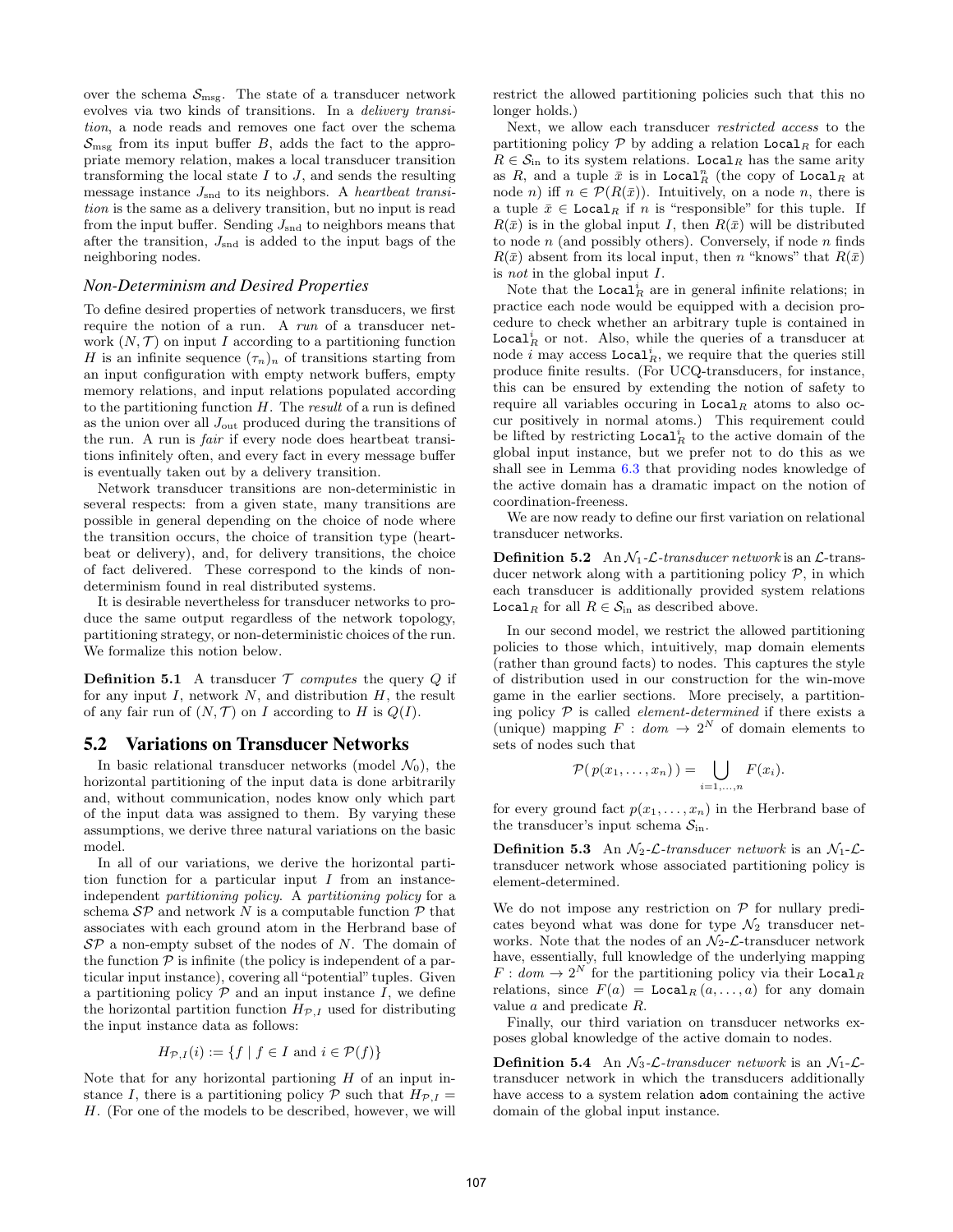For any of these models, we also require that a transducer is "oblivious" to the network and partitioning policy, in the sense that the same transducer should produce the correct result on any fair run, regardless of the choice of network and partitioning policy.

**Definition 5.5** A  $\mathcal{L}\text{-transducer } \mathcal{T}$  computes a query Q in model  $X \in \{N_1, N_2, N_3\}$  if for every network N, every distribution policy  $P$  compatible with  $X$ , and every input instance  $I$ , every run of  $\mathcal T$  in which the input is distributed according to  $H_{\mathcal{P},I}$  results in the output  $Q(I)$ . In this case we say that  $\mathcal T$  is consistent.

## 5.3 Disorderly Semantics via Transducer Networks

In this section we will show how certain syntactic classes of semi-monotone programs can be "compiled down" to equivalent transducer networks of various kinds. The semi-monotone program we have given for computing the win-move game will be seen to obey the syntactic restrictions of one of these classes.

**Lemma 5.6** Let  $Q$  be a query computed under the disorderly semantics by a semi-monotone,  $\forall$ -free Datalog $\vec{y}$  program P in which each rule has at most one negated eidb atom. Then there exists a type  $\mathcal{N}_1$  UCQ<sup>-</sup>-transducer network which computes Q.

A similar result holds for type  $\mathcal{N}_2$  transducer networks. Here, we are allowed to use multiple negated eidb in the body of rules and  $\forall$ -quantification. A Datalog $\vec{\mathbf{y}}$  rule r is friendly if any negated atoms in the body of  $r$  share a common variable  $x$  which is not universally-quantified.

**Lemma 5.7** Let  $Q$  be a query computed by a semi-monotone Datalog $\bar{y}$  program P under the disorderly semantics. If all rules in P are friendly, then there exists a type  $\mathcal{N}_2$ FO-transducer network which computes Q.

Even certain kinds of pre-processing are allowed: A Datalog program consisting only of constant-free projection rules, i.e., of the form  $\mathbb{R}^{\prime}(\bar{Z}) \leftarrow \mathbb{R}(\bar{X})$  with  $\emptyset \neq \bar{Z} \subseteq \bar{X}$ , and all  $X_i \in \overline{X}$  being variables, is called a projection program.

**Lemma 5.8** Let  $P$  be a projection program, and let  $Q$  be a query as defined in Lemma 5.7. Then there exists a type  $\mathcal{N}_2$  FO-transducer network which computes  $Q \circ P$ .

As is customary, we mean query compostion with ◦, i.e., for any input instance I,  $Q \circ P := Q(P(I))$ . We point out that the programs  $P_{init}$  and  $P_{wm}$  for computing win-move presented in Section 3 satisfy these requirements.

Proofs. All proofs for these lemmata are constructive. The intuition is that the created transducer networks essentially perform a distributed computation of the disorderly semantics. Each transition of the transducer implements the FOquery denoted by the body of the semi-monotone program applied to its local state. Derived updates are locally applied as well as broadcasted to all nodes in the network. Eventual consistency for the disorderly semantics of semi-monotone programs guarantees the consistency of the transducer. The syntactic restrictions and access to the Local relations are necessary to allow the evaluation of rule bodies in a distributed manner: Even though each transducer only has partial local knowledge of the virtual global database state, the

restrictions guarantee that (1) each conclusion drawn from the local state could also have been drawn from the global state, and (2) each conclusion that can be drawn from the global state can also be drawn on at least one node with only its local knowledge.

The transducer  $\mathcal T$  constructed for Lemma 5.8 is a modification of the one constructed for Lemma 5.7 that first computes the projection-program locally. Since the partitioning policy is element-determined, all necessary Local system relations for the  $idb(P)$ , which are the edb and eidb for the transducer, can be emulated.

While the proofs provide valuable insights in how to program the transducer to guarantee consistency and correctness, the details are somewhat technical. We thus decide to skip them here and refer the interested reader to Appendix A.2.

## 6. COORDINATION

Again following Ameloot et al. [9], we say that an  $\mathcal{L}$ transducer  $T$  that computes  $Q$  is *coordination-free with re*spect to model  $\mathcal{N}_0$  if for every input I and every network  $N$ , there exists a distribution  $H$  for which when the transducer network  $(N, \mathcal{T})$  is run with only heartbeat transitions, it already produces the correct result. Note that since local heartbeat transitions are deterministic, the result is deterministic for a given input  $I$ , network  $N$ , and partitioning H. A query Q is *coordination-free in*  $\mathcal{N}_0$  if there exists a coordination-free  $\mathcal{L}\text{-transducer }\mathcal{T}$  that computes Q, for some query language  $\mathcal{L}$ .

A main result of the paper by Ameloot et al. [9] relates coordination-freeness and monotonicity:

**Theorem 6.1** [9] A query is coordination-free in model  $\mathcal{N}_0$ if and only if it is monotone.

The notion of coordination-free queries extends naturally to models  $\mathcal{N}_1$ ,  $\mathcal{N}_2$ , and  $\mathcal{N}_3$  (replace horizontal distributions with distribution policies in the definitions above for  $\mathcal{N}_0$ . For  $X \in \{\mathcal{N}_0, \mathcal{N}_1, \mathcal{N}_2, \mathcal{N}_3\}$ , denote by  $\mathcal{F}[X]$  the class of queries that are coordination-free with respect to model X. Denote by  $\mathcal C$  the class of all computable queries, by  $\mathcal M$  the class of monotone queries, and by  $\mathcal S$  the class of all queries computable by a semi-positive Datalog<sup>¬</sup> program.

The main result of this section is that these classes form the following hierarchy:

#### Theorem 6.2

$$
\mathcal{M} = \mathcal{F}[\mathcal{N}_0] \subsetneq \mathcal{SP} = \mathcal{F}[\mathcal{N}_1] \subsetneq \mathcal{F}[\mathcal{N}_2] \subsetneq \mathcal{F}[\mathcal{N}_3] = \mathcal{C}
$$

The first equality is just a restatement of Theorem 6.1; the first strict inclusion is evident; and it is clear from the construction of the models that  $\mathcal{F}[\mathcal{N}_0] \subseteq F[\mathcal{N}_1], F[\mathcal{N}_1] \subseteq$  $F[\mathcal{N}_2]$ , and  $F[\mathcal{N}_1] \subseteq F[\mathcal{N}_3]$ . The remainder of the section is devoted to a proof that these inclusions are proper, and indeed that the above hierarchy holds.

#### 6.1 Proof of Main Theorem

First, we show that endowing the nodes with knowledge of the global active domain has a dramatic impact on the class of coordination-free queries:

Lemma 6.3 Every computable query is coordination-free in model  $\mathcal{N}_3$ , i.e.,  $\mathcal{F}[\mathcal{N}_3] = \mathcal{C}$ .

This implies in particular that  $\mathcal{F}[\mathcal{N}_2] \subseteq \mathcal{F}[\mathcal{N}_3]$ .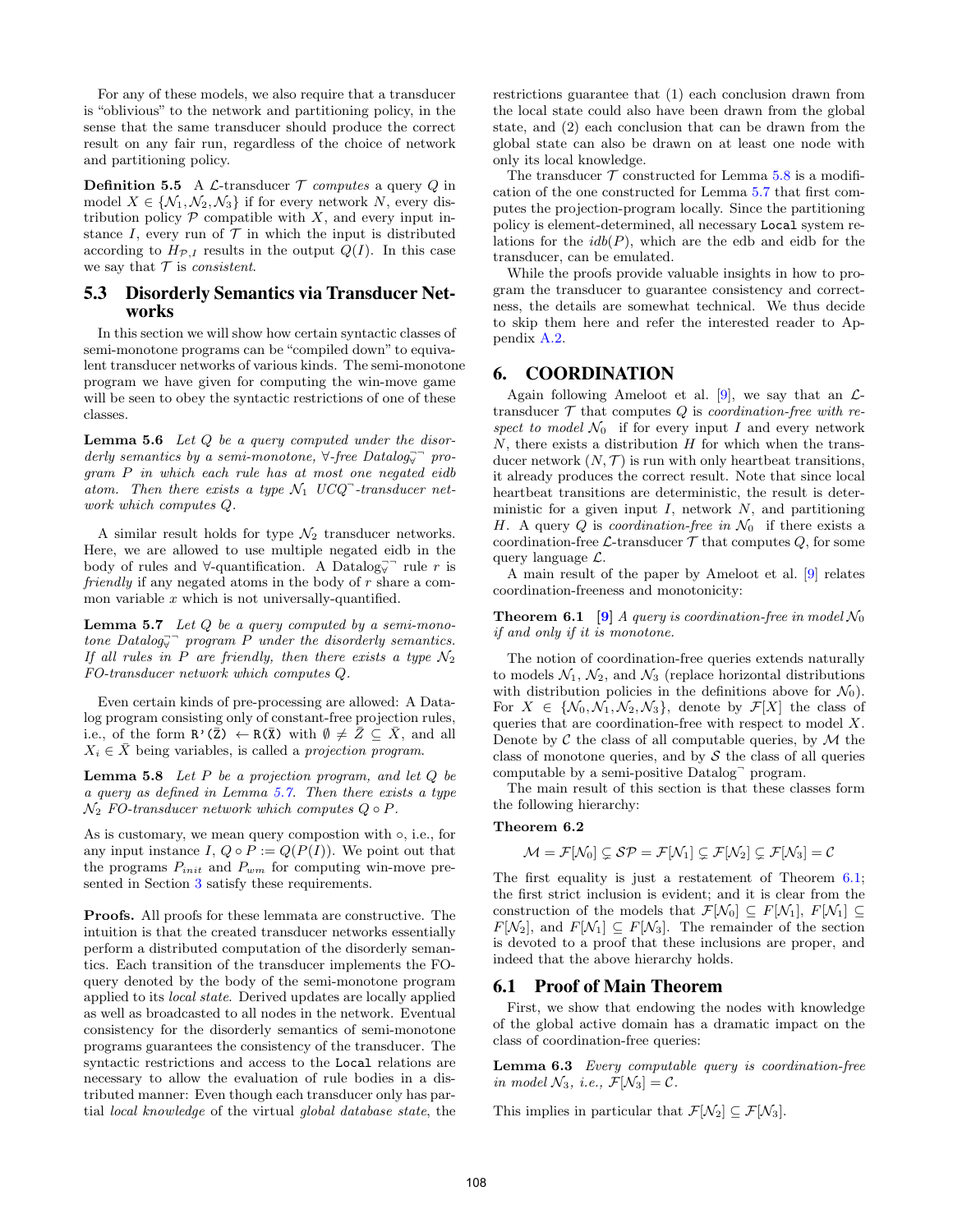PROOF. First, we claim that there is a coordination-free Datalog<sup>-</sup>-transducer  $\mathcal T$  of type  $\mathcal N_3$  such that, on any network, and any input  $I$  distributed according to any policy, any fair run reaches a configuration where every node has a local copy of the entire instance I in its memory, and an additional flag ready (implemented by a nullary memory relation) is true. Moreover, the flag ready does not become true at a node before that node has the entire instance in its memory.

We use the programming technique *broadcast* as described in Appendix A.2 to let transducers send messages (containing update requests) that will eventually be delivered to any node in the system; besides sending the updates out, they are also locally applied. The transducer does the following on heartbeat transitions: for each edb-relation R, it uses adom and  $Local_R$  to broadcast existence and non-existence of tuples which is then stored in the memory relations  $\mathbb{R}_m$ , and  $\mathbb{R}_m^c$ , respectively. With  $\texttt{Call}$  denoting broadcast:

 $R_m$ @all( $\bar{X}$ )  $\leftarrow$  R( $\bar{X}$ ).

 $\mathtt{R}_m^c$ @all $(\bar{\mathtt{X}}) \ \leftarrow \mathtt{adom}(\mathtt{X}_1)$  ,...,adom $(\mathtt{X}_n)$  , $\mathtt{Local}_R(\bar{\mathtt{X}})$  , $\neg \mathtt{R}(\bar{\mathtt{X}})$  .

Then, each edb relation R also has a flag readyR that is set as follows:

```
knownR(\bar{X}) \leftarrow R_m(\bar{X}).
knownR(\bar{X}) \leftarrow R_m^c(\bar{X}).
not\_readyR \leftarrow \text{adom}(X_1), \ldots, \text{adom}(X_n), \negknownR(\overline{X}).
readyR \leftarrow \neg not\_readyR.
ready \leftarrow readyR, readyS, ...
```
Finally, ready is implemented as a conjunction of all readyR for each edb relation R. This Datalog<sup>-</sup> program is run in each transition by  $\mathcal T$ .

Next, for any query  $Q$  expressible in a query language  $\mathcal{L}$ , let  $\mathcal{L}'$  be a query language at least as expressible as both  $\mathcal L$  and stratified Datalog<sup>-</sup>. The  $\mathcal L'$ -transducer  $\mathcal T$ , which distributedly computes Q, does now first use the sub-routine from above to distribute  $I$  to all nodes, and then, on each node, when ready is true, computes  $Q$  in one step.

 $\mathcal T$  is coordination-free. For any network, consider the policy that allocates all data to a single node  $n_0$ . Even though none of the sent messages arrive,  $n_0$  will reach the "readystate" and output the complete result.  $\Box$ 

**Lemma 6.4** In model  $N_1$ , for each semi-positive Datalog<sup>-</sup> program there exists an equivalent coordination-free  $UCQ^$ transducer. As a consequence,  $\mathcal{SP} \subseteq \mathcal{F}[\mathcal{N}_1].$ 

PROOF. Each semi-positive  $Datalog<sup>-</sup>$  program  $P$  is also a semi-monotone program, which additionally satisfies the syntactic restrictions identified in Lemma 5.7. Let  $\mathcal T$  be the type  $\mathcal{N}_1$  transducer as constructed in the proof for Lemma 5.7. We observe that  $\mathcal T$  is coordination-free. Consider again the partitioning policy mapping all data to a single node  $n_0$ . T on 1 will run the complete semi-monotone program already with only heartbeat transitions.  $\Box$ 

Lemma 6.5 The query computing the won positions of the win-move game is  $\mathcal{N}_2$ -coordination free.

PROOF. Lemma 4.11 states that  $P_{wm} \circ P_{init}$  computes the won positions for win-move.  $P_{wm}$  satisfies the restrictions of Lemma 5.7; and  $P_{wm}$  is a projection program. Now, consider the  $\mathcal{N}_2$ -FO-transducer  $\mathcal T$  that was constructed in the proof for Lemma 5.8.  $\mathcal T$  is coordination-free: consider the partitioning policy that puts all data on a single node  $n_0$ .

#### **Lemma 6.6**  $\mathcal{F}[\mathcal{N}_1]$  is strictly contained in  $\mathcal{F}[\mathcal{N}_2]$ .

PROOF. Considering Lemma 6.5, we assume towards a contradiction that there is a coordination-free  $\mathcal{N}_1$ -transducer  $\mathcal T$ computing the won positions of the win-move game. Let  $I = \{\text{move}(a, b)\}\$ . Since  $\mathcal T$  is coordination-free it computes the correct result  $\text{win}(a)$  on all networks N and a partitioning policy  $P$  with only performing  $k$  heartbeat transitions for some  $k \in \mathbb{N}$ . Choose the network that contains only a single node  $n_0$ . We observe that this implies  $\mathcal{P} \equiv \{n_0\}.$ Now, consider input  $I' = \{\text{move}(a,b), \text{move}(b,c)\}$  on the network  $N' = \{n_0, n_1\}$ . We choose a partitioning policy  $\mathcal{P}'$  that assigns all ground atoms to  $n_1$  except move(a,b), which is assigned to  $n_0$ . Consider stepping  $\mathcal T$  on  $n_1$  with k heartbeat transitions.  $\mathcal T$  will output  $\text{win}(\texttt{a})$  since its input and system relations move and  $\texttt{Local}_{move}$  have the same contents as above (remember,  $\mathcal T$  is deterministic if run only with heartbeat transitions). This is a contradiction since  $win(a)$  is *not* part of the correct result for  $I'$  $\Box$ 

This argument can be generalized as follows:

#### Lemma 6.7  $\mathcal{F}[\mathcal{N}_1] \subseteq \mathcal{SP}$ .

PROOF. Assume towards a contradiction that  $\mathcal T$  is a coordination-free type  $\mathcal{N}_1$  transducer computing Q and  $Q \notin$  $\mathcal{SP}$ . Clearly, there exist inputs I and I' such that there is a ground fact f with  $f \in Q(I)$  and  $f \notin Q(I \cup I')$  (otherwise Q would be monotone, contradicting  $Q \notin \mathcal{SP}$ ). Now, run  $\mathcal T$  on the network containing one node on input  $Q(I)$  with only heartbeat transitions. Since  $\mathcal T$  is coordination-free it will output f after k heartbeat transitions for a  $k \in \mathbb{N}$ . Now, consider running  $\mathcal T$  on  $I \cup I'$  on the network with two nodes  $n_0$  and  $n_1$  with

$$
\mathcal{P}(x) = \{n_0 | x \in I\} \cup \{n_1 | x \in I'\} \cup \{n_0, n_1 | x \notin I \cup I'\}
$$

Step  $\mathcal T$  on node  $n_0$  with  $k$  heartbeat transitions. Note that the content of  $\mathcal{S}_{\text{mem}}$  and  $\mathcal{S}_{\text{sys}}$  are the same in both scenarios on the node  $n_0$ . Since heartbeat-transitions are deterministic,  $\mathcal T$  will output  $f$  and does thus not correctly compute  $Q(I \cup I')$  on  $N = \{v_0, v_1\}$  with policy  $P$ .

We finish the proof of Theorem 6.2 by showing that the last containment in the hierarchy is strict.

Lemma 6.8 Not all computable queries are coordinationfree in model  $\mathcal{N}_2$ , i.e.,  $\mathcal{F}[\mathcal{N}_2] \subsetneq \mathcal{F}[\mathcal{N}_3] = \mathcal{C}$ .

PROOF. Assume towards a contradiction that the query that decides whether a unary relation R is empty is in  $\mathcal{F}[\mathcal{N}_2]$ . Following the argument from the proof for Lemma 6.6, consider  $I = \emptyset$  on the network with one node  $n_0$ ; and then  $I' = \{R(a)\}\)$  together with  $\mathcal{P}' \equiv \{n_1\}$  on the network  $N' =$  ${n_0, n_1}.$ 

We point out that although win-move is coordination-free in  $\mathcal{N}_2$ , this cannot be used to show that all well-founded Datalog<sup>-</sup> is in  $\mathcal{F}[\mathcal{N}_2]$ , even though "win-move" is a normalform for well-founded Datalog [13]. The normalform result for win-move as described in [13] requires a recursion-free semi-positive pre-processing step, as in the following program (which can easily be shown to not be  $\mathcal{N}_2$ -coordinationfree).

$$
\begin{array}{l} \texttt{move}(x,y) \leftarrow r(x,z), \ s(z,y) \texttt{.}\\ \texttt{win}(x,y) \leftarrow \texttt{move}(x,y), \ \neg \texttt{win}(y) \texttt{.} \end{array}
$$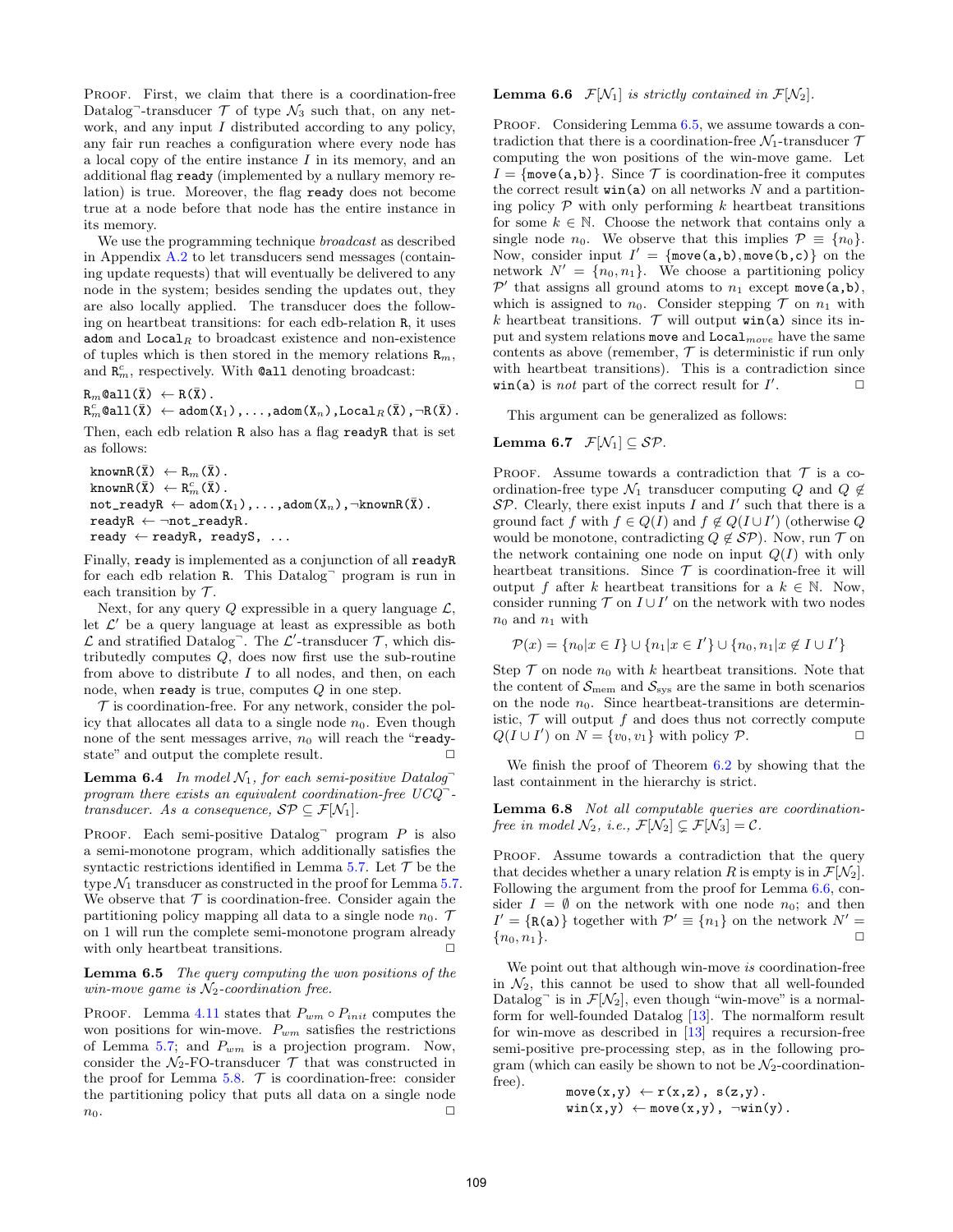## 7. RELATED WORK

Our work is inspired by Hellerstein's quest for logic-based foundations of parallel, distributed, data-intensive computing [15], and the search for suitable models of computation and parallel complexity. Hellerstein's model incorporates non-determinism via the choice construct with an explicit representation of time within Datalog; we use instead a bag of pending updates. The paper by Alvaro et al. [7] also studies methods to ensure eventual consistency of distributed computations. In particular, the authors analyze Dedalus/Bloom/Bud programs (a version of distributed Datalog) to identify points of non-monotonicity that require coordination.

Much of our technical approach is inspired by the paper by Ameloot et al. [9], which introduced the framework of networks of relational transducers and was the first to venture a formal notion of coordination complexity. We have shown that slight variations on the model have a dramatic impact on the ensuing notion of coordination complexity.

A more recent paper by Ameloot et al. [8] investigates syntactic restrictions under which eventual consistency of networks of relational transducers can be decided. Our paper complements that work by introducing disorderly evaluation of semi-monotone Datalog<sub>∀</sub> programs and a compilation procedure for such programs guaranteed to create eventually consistent transducer networks.

Our disorderly semantics is closely related to the so-called "production-rule" semantics of Datalog<sup>-</sup> [5, 23]. Recent work by Abiteboul et al. [1] also investigates confluence and distributed systems, however without the focus on coordination freeness.

The paper by Koutris and Suciu [18] presents a "massively parallel" computation model (MP) for conjunctive queries that takes data skew into account. They show that in the MP model, the so-called "tall-fat queries" are precisely the ones that can be executed in a single stage. It would be interesting to investigate formal notions of coordination that take into account data skew.

Finally, the paper by Brass et al. [10] describes transformation based strategies for incremental, bottom-up evaluation of Datalog<sup>¬</sup> programs under the well-founded semantics [14]. Some of their conditional rewriting techniques resemble ours, but the paper does not address distributed or coordination-free computations.

## 8. CONCLUSION

We have presented a syntactic fragment of  $\text{Database}_{\forall}^{\neg}$ , semimonotone  $\text{Database}$ , that lends itself to a disorderly, eventually consistent evaluation strategy, while permitting certain kinds of negation. We have shown that the win-move game, the canonical example of a non-stratifiable Datalog program, can be solved using a semimonotone  $\text{Database}$ program, and that the program can also be compiled into a relational transducer network for distributed evaluation without resorting to "global synchronization barriers."

We have also introduced several natural variations on relational transducer networks [9], in which various degrees of partitioning policy information are made available to participating network nodes, and we used these models to study the notion of coordination-freeness. We showed that the classes of queries which are coordination-free under these various models form a strict hierarchy, highlighting the sensitivity of the formalization of coordination-freeness by Ameloot et al. to the precise details of how paritioning policy information is made available to nodes. The win-move game, and our semimonotone Datalog $\overline{\mathfrak{g}}$  program for solving it, play a starring role in separating two of these classes.

Like Ameloot et al. [9], we do not claim that the notions of coordination-freeness developed here are definitive. (Indeed, current events in American campaign finance law [20] suggest that confusion over the precise meaning of "coordination" is not limited to the database theory community!) However, we feel that our results may usefully inform the research community in the ongoing effort to find a robust notion of coordination-freeness.

## 9. REFERENCES

- [1] S. Abiteboul, M. Bienvenu, A. Galland, and E. Antoine. A rule-based language for web data ´ management. In Proceedings of the 30th symposium on Principles of database systems of data, pages 293–304. ACM, 2011.
- [2] S. Abiteboul, R. Hull, and V. Vianu. Foundations of Databases. Addison-Wesley, 1995.
- [3] S. Abiteboul and E. Simon. Fundamental properties of deterministic and nondeterministic extensions of datalog. Theor. Comput. Sci., 78(1):137–158, 1991.
- [4] S. Abiteboul, E. Simon, and V. Vianu. Non-deterministic languages to express deterministic transformations. In PODS, 1990.
- [5] S. Abiteboul and V. Vianu. Datalog extensions for database queries and updates. J. Comput. Syst. Sci., 43:62–124, August 1991.
- [6] S. Abiteboul, V. Vianu, B. Fordham, and Y. Yesha. Relational transducers for electronic commerce. In PODS, pages 179–187. ACM, 1998.
- [7] P. Alvaro, N. Conway, J. Hellerstein, and W. Marczak. Consistency analysis in bloom: a calm and collected approach. In CIDR, 2011.
- [8] T. J. Ameloot and J. V. den Bussche. Deciding eventual consistency for a simple class of relational transducer networks. In ICDT, 2012.
- [9] T. J. Ameloot, F. Neven, and J. Van den Bussche. Relational transducers for declarative networking. In PODS, 2011.
- [10] S. Brass, J. Dix, B. Freitag, and U. Zukowski. Transformation-based bottom-up computation of the well-founded model. TPLP, 1(5):497–538, 2001.
- [11] F. Bry. Logic programming as constructivism: a formalization and its application to databases. In PODS, 1989.
- [12] P. M. Dung and K. Kanchanasut. A natural semantics for logic programs with negation. In Foundations of Software Technology and Theoretical Computer Science, LNCS 405, pages 78–88, 1989.
- [13] J. Flum, M. Kubierschky, and B. Ludäscher. Total and partial well-founded datalog coincide. In ICDT, 1997.
- [14] A. V. Gelder. The alternating fixpoint of logic programs with negation.  $JCSS$ ,  $47(1):185 - 221$ , 1993.
- [15] J. M. Hellerstein. The declarative imperative: experiences and conjectures in distributed logic. SIGMOD Record, 39, March 2010.
- [16] D. B. Kemp, D. Srivastava, and P. J. Stuckey.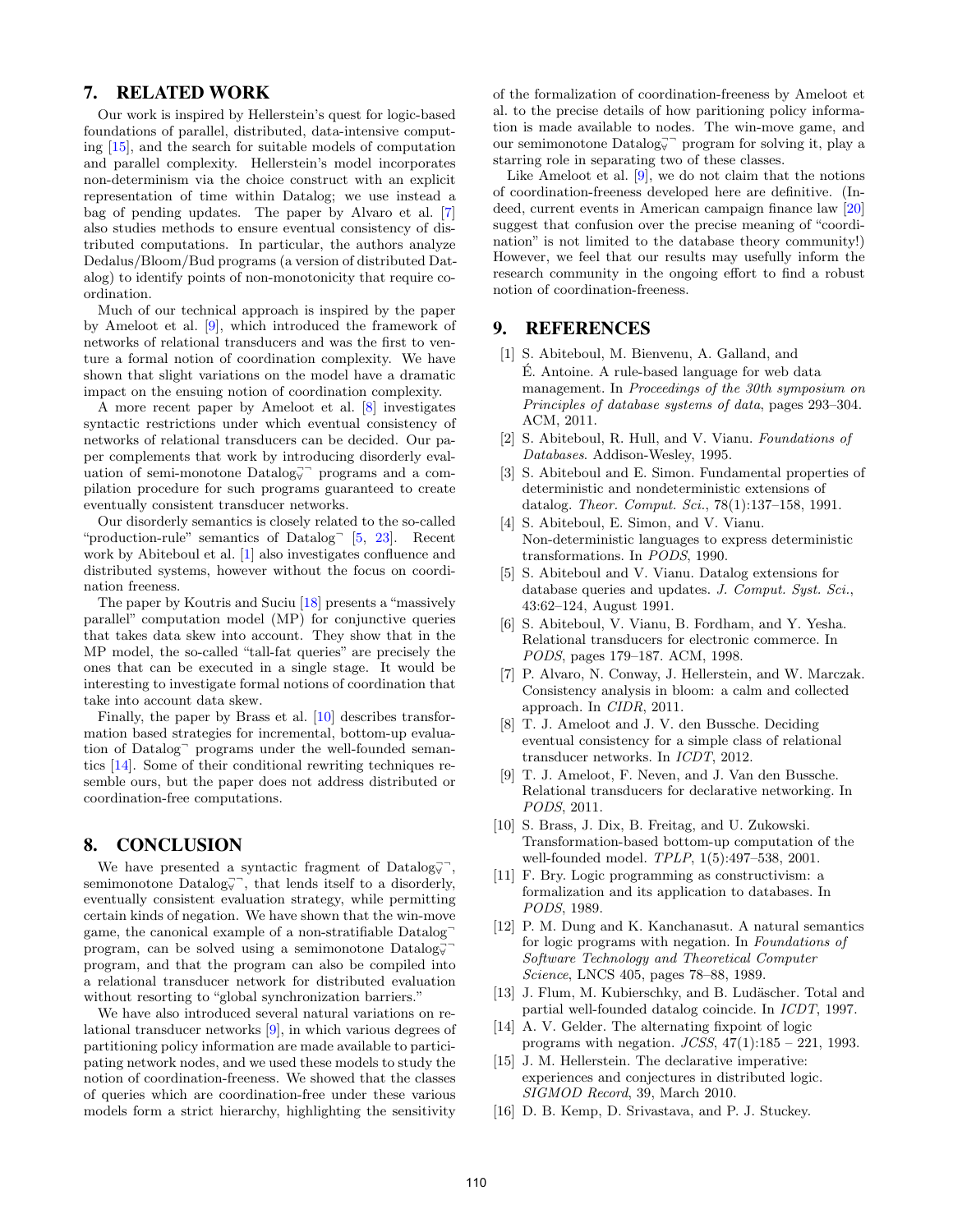Bottom-up evaluation and query optimization of well-founded models. TCS, 146:145–184, 1995.

- [17] P. Kolaitis. The expressive power of stratified logic programs. Information and Computation, 90(1):50–66, Jan. 1991.
- [18] P. Koutris and D. Suciu. Parallel evaluation of conjunctive queries. In PODS, 2011.
- [19] B. T. Loo, T. Condie, M. N. Garofalakis, D. E. Gay, J. M. Hellerstein, P. Maniatis, R. Ramakrishnan, T. Roscoe, and I. Stoica. Declarative networking.  $CACM$ , 52(11), 2009.
- [20] P. Overby. SuperPACs, candidates: Dancing solo or together? In National Public Radio. January 6, 2012. [http://www.npr.org/2012/01/06/144801659/](http://www.npr.org/2012/01/06/144801659/a-look-at-super-pacs-and-political-coordination) [a-look-at-super-pacs-and-political-coordination](http://www.npr.org/2012/01/06/144801659/a-look-at-super-pacs-and-political-coordination).
- [21] O. Shmueli. Equivalence of datalog queries is undecidable. J. Logic Programming, 15(3), 1993.
- [22] A. Van Gelder, K. A. Ross, and J. S. Schlipf. The well-founded semantics for general logic programs. J. ACM, 38:619–649, July 1991.
- [23] V. Vianu. Rule-based languages. Annals of Mathematics and Artificial Intelligence, 19(1-2):215–259, 1997.
- [24] U. Zukowski and B. Freitag. The differential fixpoint of general logic programs. In DDLP, pages 45–56, 1996.

## APPENDIX

## A. PROOFS

## A.1 Proofs for Section 4

PROOF. (of Theorem 4.7.) We show the undecidability of all three problems via reduction from the problem of checking containment of (positive) Datalog programs, which is known to be undecidable  $[21]$ , to deciding termination of Datalog<sup>---</sup>. Let  $P_1$  and  $P_2$  be two Datalog programs with  $edb(P_1) = edb(P_2)$ , assume w.l.o.g. that  $idb(P_1)$  and  $idb(P_2)$ are disjoint, and let  $p_1$  (resp.  $p_2$ ) denote the distinguished output predicate of  $P_1$  (resp.  $P_2$ ).

Termination and eventual consistency. Define P to be the Datalog $\overline{\mathbf{y}}$  program that is the union of the rules of  $P_1$  and  $P_2$ , along with

$$
\begin{aligned} \texttt{toggle} &\leftarrow p_1(\bar{X})\texttt{, } \neg p_2(\bar{X})\texttt{.}\\ \neg \texttt{toggle} &\leftarrow \texttt{toggle}\texttt{.} \end{aligned}
$$

and with  $eidb(P) = \emptyset$ . It is easy to see that P is terminating under the disorderly semantics iff  $P_1$  is contained in  $P_2$ . Since  $P$  is also functional—the result being empty for any input database instance—it follows that  $P$  is also eventually consistent iff  $P_1$  is contained in  $P_2$ .

Functionality. Introduce a disjoint copy  $P'_1$  of  $P_1$  (with distinguished output predicate  $p'_1$ , and define P to be the Datalog<sub> $\overline{y}$ </sub> program that is the union of the rules of  $P_1$ ,  $P'_1$ , and  $P_2$ , along with

$$
\begin{array}{l} q(\bar x) \leftarrow p_1(\bar x), \neg p_1'(\bar x). \\ \neg q(\bar x) \leftarrow p_2(\bar x). \end{array}
$$

where again  $eidb(P) = \emptyset$ . If  $P_1$  is contained in  $P_2$ , then the result of  $P$  is empty on any source database, hence  $P$  is functional. On the other hand, if  $P_1$  is not contained in  $P_2$ ,

then the order of firing the rules of  $P_1$  and  $P'_1$  matters, and  $P$  is not functional.

PROOF. (of Theorem 4.9.) Termination immediately follows from the fact that each ground atom from  $ground(P, I)$ can only be changed (inserted into  $I$  or deleted from  $I$ ) once. A finite number of changes implies termination since any (fair) trace has to reach a fixpoint.

It remains to establish functionality. First, it will be convenient to assume that use of the request case of the immediate successor relation is restricted to disallow requesting "useless" updates as follows: an insertion of  $A'$  is requested in a state  $(I, U)$  only if  $A' \notin I$  and  $A' \notin U$ ; conversely, a deletion of  $\neg A'$  is requested only if  $A' \in I$  and  $\neg A' \notin U$ . Using the semi-monotonicity of  $P$ , one can check that this restriction does not affect the result sets for P under the disorderly semantics.

Now, fix a semi-monotone Datalog $\overline{\mathbf{y}}^{\neg}$  program P and input instance I. Under the amended definition of immediate successor given above, we claim (1) that any sequence  $(I_0, U_0), (I_1, U_1), \ldots$  of states such that for each i,  $(I_{i+1}, U_{i+1})$ is an immediate successor of  $(I_i, U_i)$  using some rule in P must be finite. Indeed, this is a straightforward consequence of our earlier observation that the  $idb(P)$  relations only grow during computation, while the  $eidb(P)$  relations only shrink (and the finiteness of  $I$ ).

Next, observe  $(2)$  that if  $J$  is in the result of applying  $P$ to I under the disorderly semantics, then  $(J, \emptyset)$  is an eventual successor of  $(I, \emptyset)$ . To see this, suppose that  $(J, U)$  is an eventual successor of  $(I, \emptyset)$ . Let  $(J', \emptyset)$  be the eventual successor of  $(J, U)$  reached by repeated application of the pending updates. By Definition 4.1, since  $J$  is in the result set, it must be the case that  $J' = J$ . Since  $(J', \emptyset)$  is also an eventual successor of  $(I, \emptyset)$ , we conclude that  $(J, \emptyset)$  is an eventual successor of  $(I, \emptyset)$  as required.

Then, we show (3) the following weak confluence property: any distinct immediate successors  $(I_1, U_1)$  and  $(I_2, U_2)$  of a state  $(I, U)$  have a common immediate successor  $(J, V)$ . Intuitively, whatever the change from  $(I, U)$  to  $(I_1, U_1)$ , we can show that it still applies to  $(I_2, U_2)$ , and commutes with the change from  $(I, U)$  to  $(I_2, U_2)$ . We show this by an analysis of the nine possible cases. First, suppose that  $(I_1, U_1)$  and  $(I_2, U_2)$  follow as immediate successors of  $(I, U)$ using just the insert or delete changes. Then it is clear from inspecting the definition of immediate successor that the changes commute. Next we consider the five remaining cases involving some use of request. Suppose that  $(I_1, U_1)$  immediately succeeds  $(I, U)$  using request, with a rule  $H \leftarrow \forall \bar{X}B_1,\ldots,B_n$  and valuation  $\nu$ . It is easy to see that if  $(I_2, U_2)$  also succeeds  $(I, U)$  using **request**, then the changes commute; and that the same is true for insert or delete, using the semi-monotonicity of  $P$ . The remaining cases are symmetric.

Finally, we observe that (1) and (3) imply that the immediate consequence relation is strongly confluent. Together with (2), this establishes the theorem.  $\Box$ 

## A.2 Proofs for Section 5.3

## *A.2.1 Proofs for Lemmata 5.6 and 5.7*

∗ The proof for Lemma 5.6 below assumes a stronger syntactic restriction requiring each rule to contain only a single negative atom. The follow lemma shows that this can safely be assumed: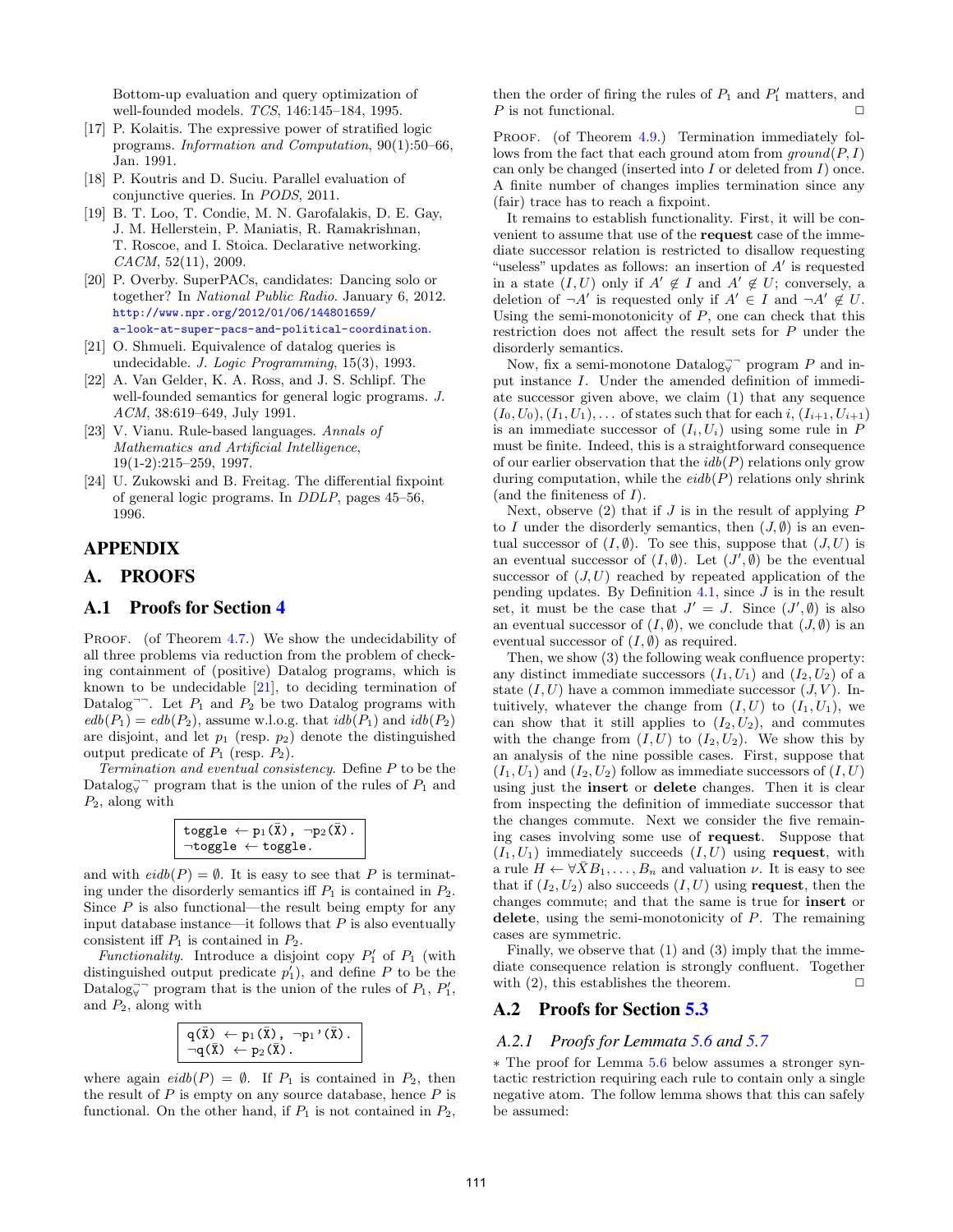**Lemma A.1** Let  $Q$  be a query computed under the disorderly semantics by a semi-monotone,  $\forall$ -free Datalog<sup>--</sup> program P in which each rule has at most one negated eidb atom. Then Q can be computed under the disorderly semantics by a semi-monotone,  $\forall$ -free Datalog<sup>--</sup> program P' in which each rule has at most one negated atom.

PROOF SKETCH. Let  $r = (H \leftarrow body, \neg A) \in P$  be the rule with more than one negated atoms. Replace r by  $(H' \leftarrow$ body) and  $(H \leftarrow H', \neg A)$  where  $H' = R(\bar{x})$  for R being a fresh relation symbol and  $\bar{x}$  being all variables occuring in  $body.$ 

All proofs are constructive. Starting from a semi-monotone program for  $Q$ , we construct a coordination-free  $\mathcal{N}_1$ -FOtransducer-network  $T$ . We will see that the policy restriction to be *element-determined* (restricting  $\mathcal T$  to be a type  $\mathcal{N}_2$  transducer) is important to allow multiple negated body atoms and  $\forall$ -quantification while still guaranteeing that  $\mathcal T$ computes Q, i.e., is deterministic under all allowed circumstances. The differences for the proofs of Lemma 5.6 and Lemma 5.7 are only required in the proofs of Lemma A.3 and Lemma A.5.

Given  $Q$ ; let  $P$  be the semi-monotone program computing Q. As a first step modify  $P$  to  $P'$  by adding one idb relation  $R'$  for each  $R \in edb(P)$  via the rule:

$$
R'(\overline{X}) \leftarrow R(\overline{X}).
$$

Also, in all other rules of P, replace  $R(\bar{X})$  by  $R'(\bar{X})$ . Note that it is easy to see that  $P'$  computes the same query as  $P$ ; also  $P'$  is semi-monotone and satisfies the requirements from Lemma  $5.6$  (resp. Lemma  $5.7$ ) if  $P$  did.

We then enrich  $P'$  with the system-relations Local<sub>R</sub> for each  $R \in \text{eidb}(P)$  to obtain  $P''$  in the following way: Consider each rule r of P' in turn. For each body atom  $R(\bar{x})$ , add an additional atom Local<sub>R</sub>  $(\bar{x})$  to the body of r if R is an eidb relation of P'; if Local<sub>R</sub>  $(\bar{x})$  contains a  $\forall$ -quantified variable  $x$ , replace  $x$  with the variable  $z$  as in the requirement of Lemma 5.7.

Example A.2 Applied to the semi-monotone win-move program  $P_{wm}$ , this two-step transformation yields:

| move' $(X, Y) \leftarrow \text{move}(X, Y)$ .<br>$\overline{0}$<br>$\text{won}(X) \leftarrow \text{move}'(X, Y),$<br>$\overline{1}$                                   |                                                                                                      |              |
|-----------------------------------------------------------------------------------------------------------------------------------------------------------------------|------------------------------------------------------------------------------------------------------|--------------|
| $\neg \text{good\_move}(X, Y) \leftarrow \text{won}(Y)$ , move'(X,Y).<br>2 <sup>1</sup><br>$\neg$ may_win(X) $\leftarrow \forall Y \neg$ good_move(X,Y),<br>$\vert$ 3 | $\neg$ may_win(Y), Local <sub>may win</sub> (Y).<br>$\text{Local}_{good\_move} (X, X)$ , move'(X,_). | $(P''_{wm})$ |

Before describing the operations in  $\mathcal{T}$ , we develop some programming techniques for transducers. We first need to emulate update-able eidb relations in  $\mathcal{N}_1$ -FO-transducers, since the relations in  $S_{\text{in}}$  are read-only for the transducers. To do so, we essentially program the transducer to—as a first action—copy the data of eidb relations into the memory. During normal operation, we refer to the memory version of the eidb relations. The construction is a little tedious because we cannot control whether the transducer performs heartbeat or network transitions in the beginning. However, with a number of boolean flags (e.g., to indicate when the copy had happened), and buffers for to-early-read network tuples, this can be done. To simplify notation later on, we also copy the edb relations into the memory of the transducers; these will not be changed during the local computation.

We then need another programming technique: *broadcast*. We *emulate* broadcast by always including the received fact in a network transition in the facts to be sent out to the neighbors. Since the network is connected every fact that is output on any transducer will eventually be read by any other transducer in the network.

We now describe the operations of the  $\mathcal{N}_1$ -FO-transducer  $\mathcal T$ . The FO queries that implement that behavior are easy to envision.  $\mathcal T$  has the idb, eidb and edb relations of  $P'$ in his memory; the  $Local<sub>R</sub>$  relations are system relations. Note that edb and eidb relations are initially partitioned according to  $H_{\mathcal{P},I}$ . All updates to idb and eidb relations will be broadcasted during the run of the transducer network. During each transition,  $T$  evaluates the FO-queries denoted by the *bodies* of the semi-monotone program  $P''$  over its memory to determine a set of updates. These updates are (1) locally applied (via the appropriate  $Q_{\text{ins}}^R$  and  $Q_{\text{del}}^R$  relations); (2) also broadcasted (via appropriate  $Q_{\text{snd}}^R$ ); and (3) output (via  $Q_{\text{out}}$ ) if they are insertions for the designated idb output predicate. Since the relation-name  $R$  already determines whether an update is an insertion or a deletion the update ground atom  $R(\bar{x})$  can be sent. On the receiver side, it is then put into appropriate  $Q_{\text{ins}}^R$  and  $Q_{\text{del}}^R$  relation based on whether  $R$  is an idb or eidb.

Fix a network  $N$  and an arbitrary partitioning policy  $P$ . Next, we will show a correspondence between (1) any run  $run(I, \mathcal{T}, N, H)$  of the constructed transducer  $\mathcal{T}$  in network N on an arbitrary input I over the schema  $edb(P) \cup eidb(P)$ with H determined by  $\mathcal P$  and (2) a sequence of eventual successors under the disorderly semantics of running  $P'$  on I (note that the disorderly program we compare to is the Local<sub>R</sub>-free version  $P'$ ).

The main difference between the transducer network and the trace of the disorderly program is that in the transducer network the program  $P''$  is run with *local knowledge* whereas in the disorderly semantics, an applicable body atom is evaluated based on the "global" database state. The next lemma states that, *at least*, the transducer network is not performing any wrong updates, provided the syntactic restrictions from Lemma 5.6 and Lemma 5.7 are met for the respective transducer types. We will use this lemma to subsequently show that the transducer is deterministic; which will allow us to choose any order of transitions. Which is then sufficient to show that the network transducer is not missing any derivations, i.e., each fair run of the transducer corresponds to a fair trace of the disorderly semantics.

We first relate the global state  $S$  of a transducer network to a single, database instance  $M(S)$  over  $S_{\text{mem}}$ . For any  $R \in edb(P'') \cup idb(P'')$ ,  $M(S)$  contains the union of the memory relations R across the network. For  $R \in \text{eidb}(P'')$ we take the *intersection modulo scope*, that is a fact  $R(\bar{x})$  is in  $M(S)$  iff it is present on all nodes v with  $v \in \mathcal{P}(R(\bar{x}))$ , i.e., that have  $R(\bar{x})$  in scope. We ommit the obvious (but somewhat tedious) formal definition. Furthermore, let  $N(S)$ be the bag containing the bag-union of all local network buffers.

**Lemma A.3** Let S be an arbitrary global state of the transducer T. Let  $S_D := (M(S), N(S))$  be a state for the disorderly semantics as defined in Section 4.1. Let  $v$  be an arbitrary node in N with  $\mathcal{S}(v) = (J, B)$ , i.e., the contents of its memory relations being J. Then,  $R(\bar{x}) \in Q_{\text{snd}}^R(J)$  implies that an insert/delete-update  $\nu(H) = R(\bar{x})/\neg R(\bar{x})$  can be derived in  $S_D$  according to  $P'$ .